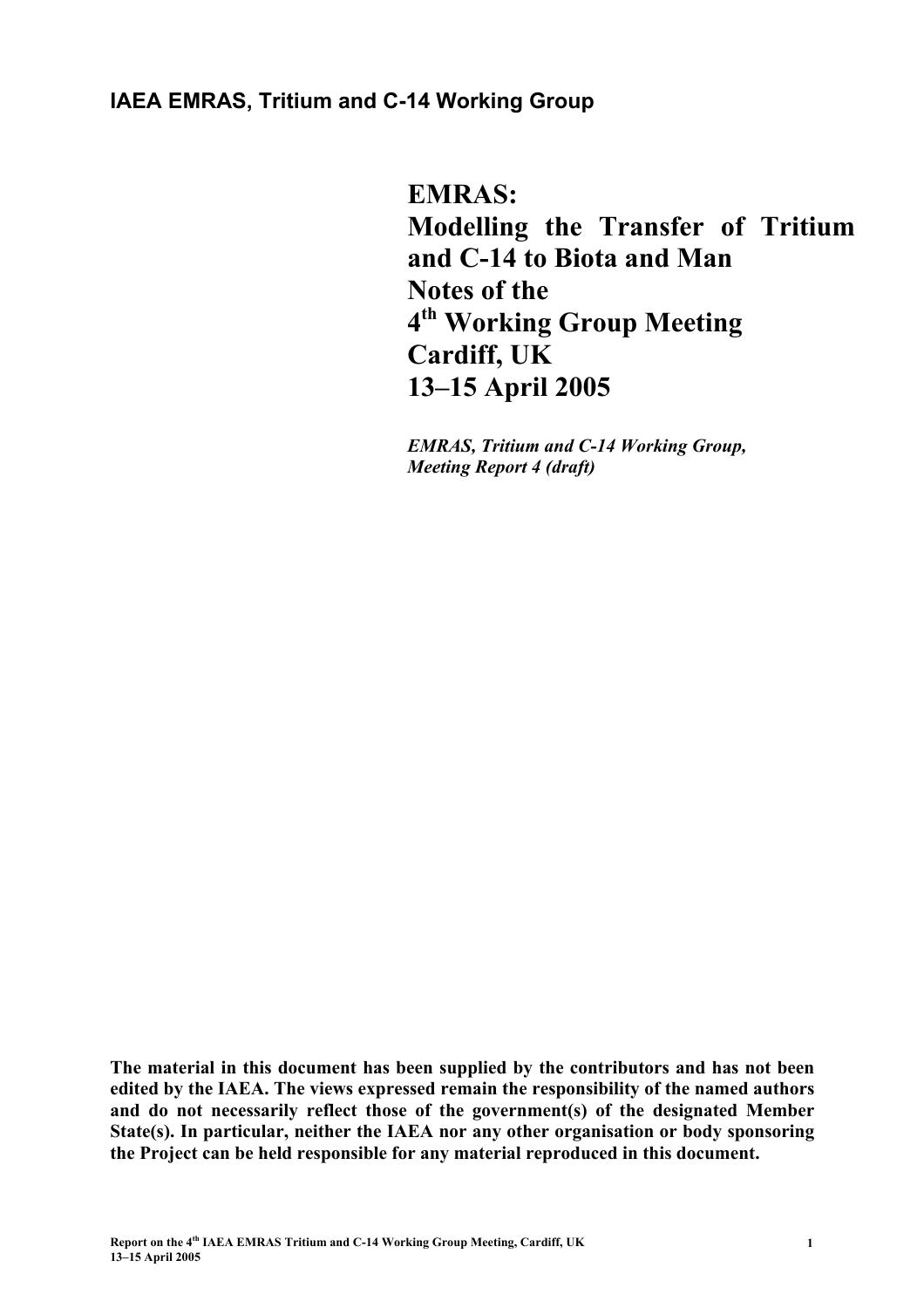# **Notes of the IAEA EMRAS Tritium and C-14 Working Group Meeting, Cardiff, UK 13–15 April 2005**

The fourth meeting of the IAEA EMRAS Tritium and C-14 Working Group was held in Cardiff, UK. The meeting was hosted by the GE Healthcare, Cardiff.

These Meeting Notes have been prepared by Duncan Jackson (Technical Secretariat), Phil Davis (Working Group Leader) and Mikhail Balonov (Scientific Secretariat). In addition, the following people attended the meeting and contributed to the discussions and decisions documented in these Meeting Notes.

| <b>Name</b>         | Organisation                                       | Country    |
|---------------------|----------------------------------------------------|------------|
| Y Inoue             | National Institute of Radiological Sciences (NIRS) | Japan      |
| K Miyamoto          | National Institute of Radiological Sciences (NIRS) | Japan      |
| J Koarashi          | Japan Nuclear Cycle Development Institute (JNC)    | Japan      |
| K Yamamoto          | YFirst                                             | Japan      |
| V Soulanen          | Technical Research Centre of Finland (VTT)         | Finland    |
| W Raskob            | Forschungzentrum Karlsruhe (FZK)                   | Germany    |
| H Lee               | Korea Atomic Energy Research Institute (KAERI)     | Korea      |
| CW Lee              | Korea Atomic Energy Research Institute (KAERI)     | Korea      |
| Françoise Siclet    | Electricité de France (EDF)                        | France     |
| F Baumgaertner      | Munich Technical University                        | Germany    |
| D Cutts             | Food Standards Agency (FSA)                        | UK         |
| R Peterson          | Lawrence Livermore National Laboratory             | <b>USA</b> |
| Marguerite Montfort | Commissariat à l'Energie Atomique (CEA)            | France     |
| Werner Gulden*      | European Fusion Development Agreement (EFDA)       | EC         |
| * Observer          |                                                    |            |

#### **CONTENTS**

**The financial support of the Technical Secretariat by GE Healthcare (UK) and the Food Standards Agency (UK), and of the Working Group Leader by the CANDU Owners Group (Canada), is gratefully acknowledged.**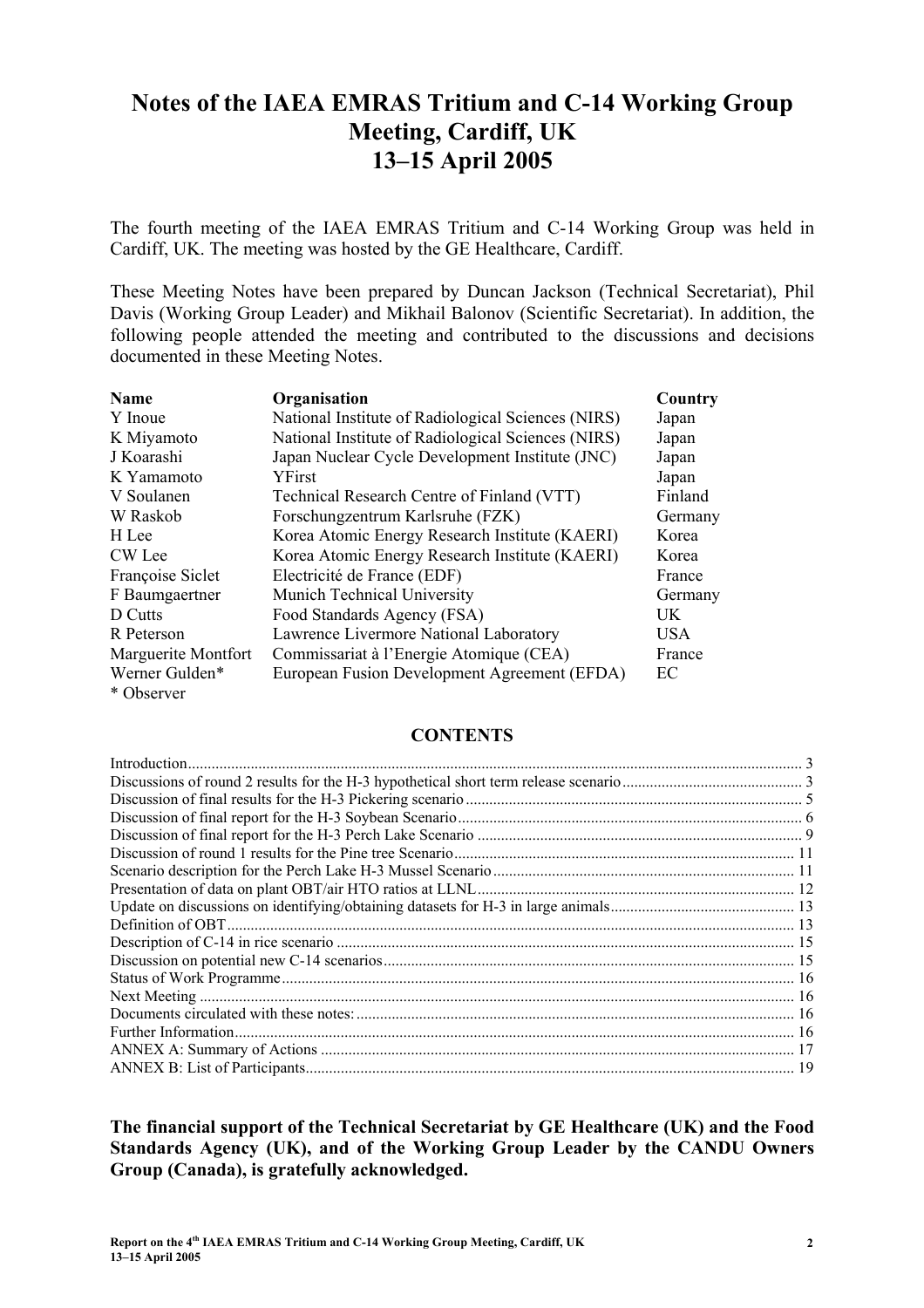#### **Introduction**

The fourth meeting of the EMRAS Tritium and C-14 Working Group was held on 13-15 April 2005, hosted by GE Healthcare. A tour of the GE Healthcare Maynard Centre, Cardiff, was held on 12 April 2005 (hosted by Lesley Riddell) and the meeting opened with a presentation by Julie Williams (GE Healthcare, Maynard Centre) to introduce issues of tritium behaviour in the marine and terrestrial environment near Cardiff.

The objectives of the meeting were to:

- present and discuss the results from the second round of calculations for the H-3 hypothetical short term release scenario;
- present and discuss the final results for the H-3 Pickering Scenario;
- present and discuss the final report for the H-3 Soybean Scenario;
- present and discuss the final report for the H-3 Perch Lake Scenario;
- discuss the scenario description and results from the first round of calculations for the H-3 Pine Tree Scenario;
- present the scenario description for the H-3 Mussel Scenario;
- present data on plant OBT/air HTO ratios at Lawrence Livermore National Laboratory;
- discuss the definition of OBT:
- update discussions on identifying and/or obtaining data sets involving tritium concentrations in large animals;
- discuss new scenarios, especially C-14 scenarios;
- plan future work activities.

Participants were welcomed to the meeting by the Working Group Leader, Phil Davis, and the IAEA Scientific Secretary for this Working Group, Mikhail Balonov. Participants introduced themselves and described briefly their background and interest in the working group.

All participants are invited to the next Plenary Meeting of EMRAS (21-25 November 2005 in Vienna, Austria). Further information on EMRAS meetings can be found on the website.<sup>1</sup> Meeting notes and scenario descriptions for this Working Group can also be found on the website.<sup>2</sup>

#### **Discussions of round 2 results for the H-3 hypothetical short term release scenario**

#### *Presented by Marguerite Montfort (on behalf of Philippe Guetat)*

The objective of the study is to analyse the consequences of an acute atmospheric release of tritium, by considering various pathways in terms of activity in biosphere compartments and products, as well as the contribution of the various forms of tritium (HT, HTO and OBT) to total exposure. The basic assumption is that 10 g of tritium is released over a period of 1 hr and the calculation period is 1 year.

 $\overline{a}$ 

<sup>&</sup>lt;sup>1</sup> http://www-ns.iaea.org/projects/emras/<br><sup>2</sup> http://www-ns.iaea.org/projects/emras/emras-tritium-wg.htm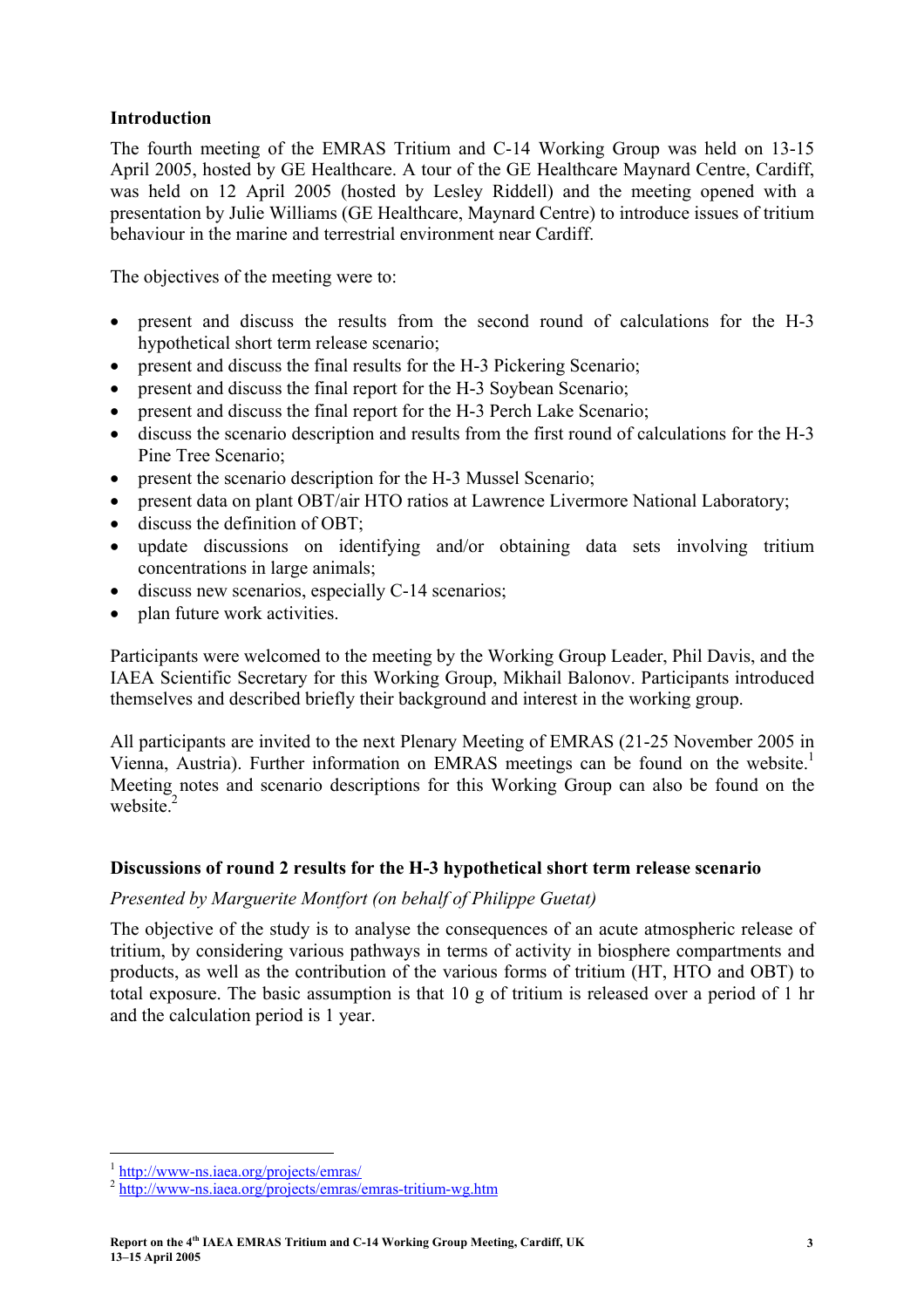Three cases have been defined, based on meteorological conditions.

|                             | Case 1      | Case 2      | Case 3   |
|-----------------------------|-------------|-------------|----------|
| <b>Timing of release</b>    | day         | day         | midnight |
| Wind speed $(m s-1)$        |             |             |          |
| Direction (°N)              | $45 \pm 25$ | $45 \pm 10$ | $45\pm3$ |
| <b>Diffusion conditions</b> | unstable    | neutral     | stable   |
| Weather                     | fine        | cloudy      | clear    |
| <b>Pasquill category</b>    | A           | D           |          |
| Solar radiation $(W m-2)$   | 700         | 300         |          |
| Temperature $(^{\circ}C)$   | 20          | 20          | 10       |
| Rain                        |             | 15mm        |          |
| Relative humidity $(\% )$   | 70          | 90          | 95       |

Results have been submitted by 8 participants: Germany, Korea, Canada, Japan Y, Japan K, India, Romania and France.

Modellers were asked to estimate integrated air concentrations (Bq s  $m^{-3}$ ), dose to consumers/residents (mSv) broken down by pathway and form of tritium, and concentration in local foodstuffs (Bq  $kg^{-1}$  fw).

Air concentrations and dose estimates presented differed by several orders of magnitude, especially for Case 1, although if the projections supplied by Korea are considered separately, other modellers achieved relatively close agreement on air concentrations.



Dose estimates against a normalised air concentration of 1E12 Bq s  $m<sup>-3</sup>$  at 1 km from the discharge point indicated a range in predicted doses from  $\leq 50$  to  $\geq 300$ mSv, with dominant pathways identified as cereals (e.g. Germany and France) or garden produce (e.g. Japan-K and India).

The contribution from milk and meat is smaller but equally variable and the latter appears significant only in the model proposed by France.

For Case 3 predictions are closer but, for instance, the projected dose at 10 km still varies from around 0.1 to 10 mSv. Concentrations in some food items were checked but the differences in the predicted values seemed too small to explain the differences in the doses.

Korea Germany Japan - Y Japan - K Canada Romania India France

Inhalation

 $\Omega$ 

100

200

mSv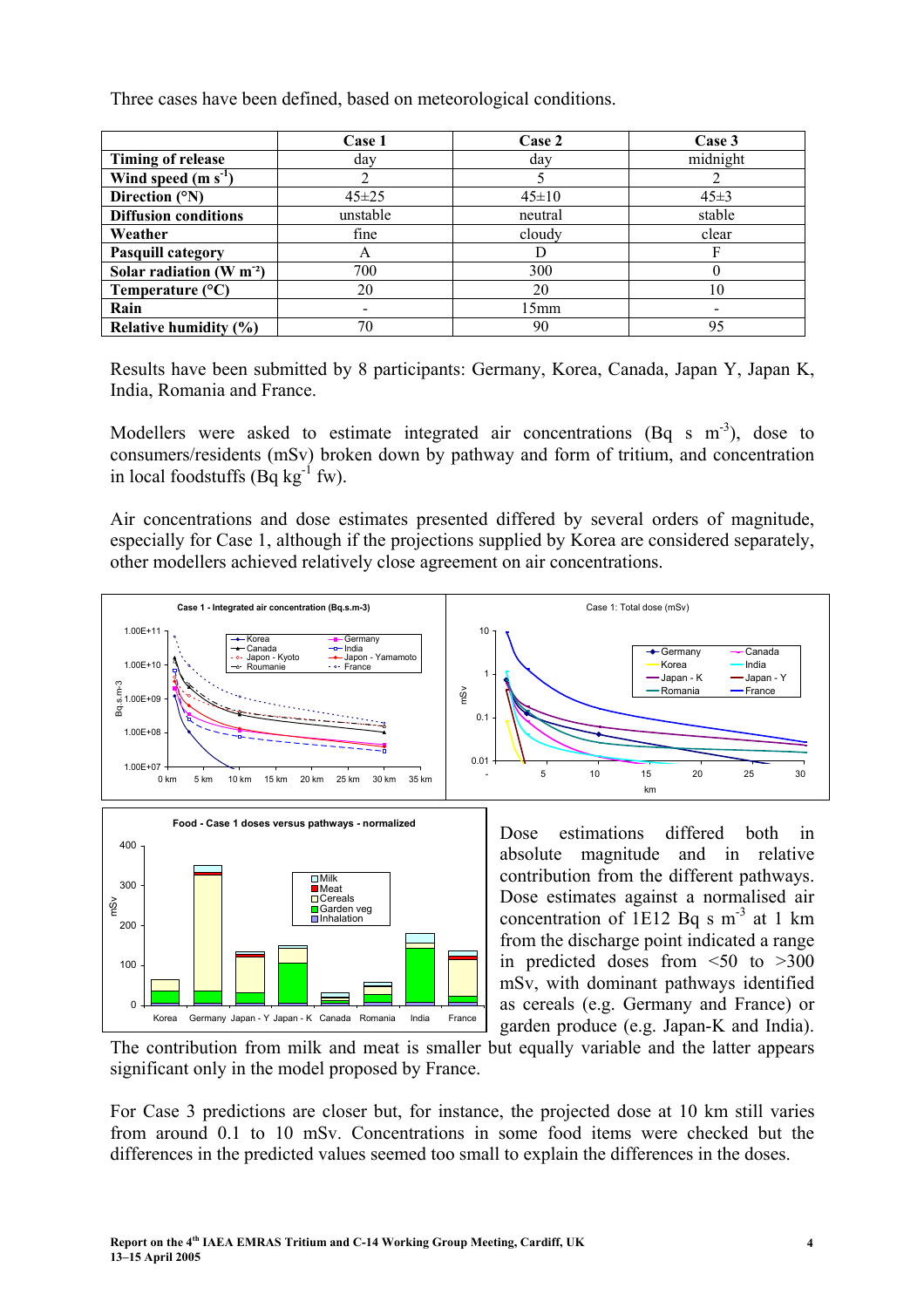### *Next steps*

The next steps for this scenario are to understand the key causes for the differences in results. For air concentrations, factors to consider include the different ways to calculate the dispersion parameters for a given Pasquill stability category. Hansoo Lee (Korea) explained the basis for his atmospheric dispersion modelling and the reasons underlying the low predicted air concentrations, especially for Case 1.

For dose predictions, it is apparent that the relative contributions from milk, cereals, garden vegetables and meat differ significantly. Assumptions underlying these pathways need to be checked and tabulated. For case 3 (the night time release) the discrimination within the models for stomatal opening requires further consideration.

In order to further understand the basis of results presented, modellers were asked to supply specific model outputs, normalised to unit air concentrations, for Case 1:

- HTO concentration in soil water  $(Bq/l)$  at cessation of release,  $+1$  hr,  $+4$  hr,  $+24$  hr,  $+48$  hr and at harvest.
- OBT concentration in salad vegetables and cereal (Bq/l) at cessation of release.
- The exchange rate between plant (initially salad vegetables and cereals) and air at cessation of release,  $+1$  hr,  $+4$  hr,  $+24$  hr,  $+48$  hr and at harvest.

In order not to confuse the process, revisions to model structures, parameters and outputs should not be submitted unless there is a clear mistake to be rectified.

The timetable for requested actions is:

- end May, Marguerite Montfort/Philippe Guetat, Phil Davis, Mikhail Balonov to indicate the final report layout, general headings and a standard way of presenting model descriptions
- end-June, modellers check distributed material to ensure their results have been properly tabulated and graphed
- end-July, modellers submit requested information
- end-September, modellers provide model descriptions, key assumptions and conceptual format (if not submitted previously), summarise processes within the food pathways in the model and offer thoughts on reasons for differences between model outputs

# **Discussion of final results for the H-3 Pickering scenario**

#### *Presented by Phil Davis*

Small amounts of tritium are released continuously from the CANDU reactors that make up Pickering Nuclear Generating Station (PNGS) on the north shore of Lake Ontario. The releases have been going on for many years and concentrations in various parts of the environment are likely to be in equilibrium. A large number of environmental and biological samples were collected in July and September 2002 from four sites in the vicinity of the station. HTO concentrations were measured in air, precipitation, soil, drinking water, plants (including the crops that make up the diet of the local farm animals) and animal products. OBT concentrations were measured in the plant and animal samples.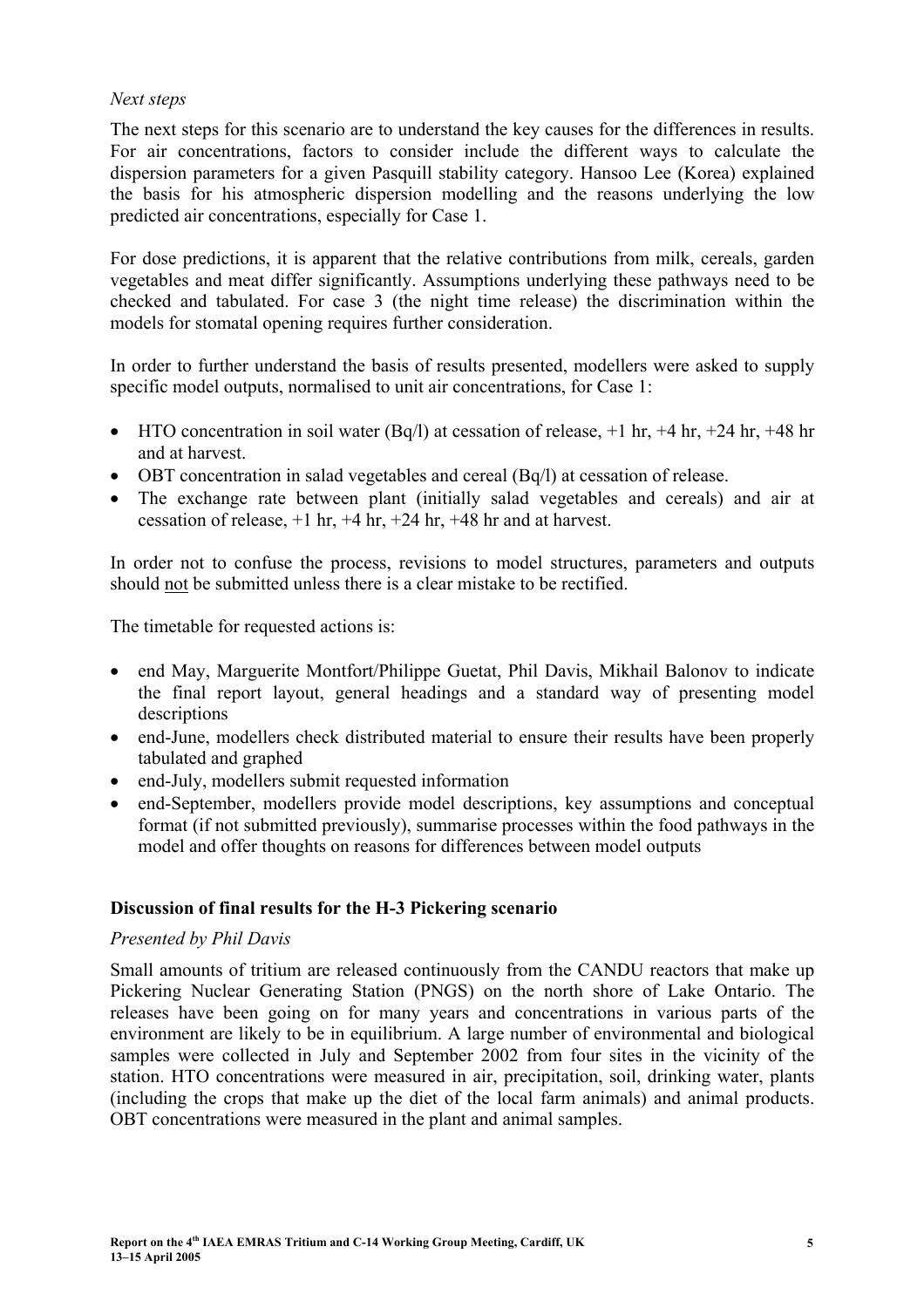Modellers were provided with site locations, meteorological data (including air temperatures and rainfall), animal diets, and HTO concentrations in air and drinking water. From this information, modellers were asked to estimate:

- (i) HTO (as Bq  $l^{-1}$ ) and non-exchangeable OBT (as Bq  $l^{-1}$  in combustion water) concentrations in plants and animal products.
- (ii) HTO  $(Bq 1<sup>-1</sup>)$  concentrations in the top 5-cm soil layer for each site.
- (iii) 95% confidence intervals on all predictions.

Results to date have been received from 7 participants, although some data from GE Healthcare, UK, may be revised.

# *Discussion of results*

Soil: Four sets of data were submitted for HTO concentration in soil. Of these, three sets were in good agreement with the measured data (LLNL, IFIN, SRA) and one set was 'not bad' (LIET).

Forage crops: All seven modellers provided results. All models over-predicted by a factor around 2-3, except for the FSA predictions, which were higher than measured by a factor of 4-5.

Other crops: All modellers over-predicted concentrations in fruit and vegetables (generally by a factor of 2-3) with root crops over-predicted to a greater extent. Predictions for leafy vegetables were best.

Animal products: Measured data for milk are available for OBT concentrations only. Model predictions for OBT generally scattered around the measured data (except for FSA who overpredicted by a factor of 5). Model predictions for HTO were tightly clustered (although comparison to measured data could not be provided), again except for FSA who were approximately 5-8 times higher. For calf meat, HTO predictions were generally good (although FSA predicted concentrations 5 times higher than observed) but OBT predictions were more variable. Most models over-predicted the HTO and OBT concentrations in eggs and chicken meat by factors of 2 to 7.

Estimates of uncertainty were not reported in all cases. Generally these were variable (from  $\pm 20\%$  to a factor of 3) and were derived both statistically and as 'expert judgement'.

#### *Next steps*

Phil Davis will circulate a full draft report prior to the November meeting. To achieve this, model descriptions (ca. 2 pages) are required from each contributor, giving key assumptions, parameter values and particular reasons for differences in model predictions (e.g. the adoption of deliberate conservatism) by the end of July.

# **Discussion of final report for the H-3 Soybean Scenario**

#### *Presented by Hansoo Lee*

The soybean scenario is based on experimental data collected at the Korean Atomic Energy Research Institute. Commercially available soybean was sown in May 2001 in 6 plastic pots (41cm x 33cm x 23cm high). Tritium exposure was carried out six times at different growth stages: July 2, July 13, July 30, August 9, August 24, and September 17. The pots were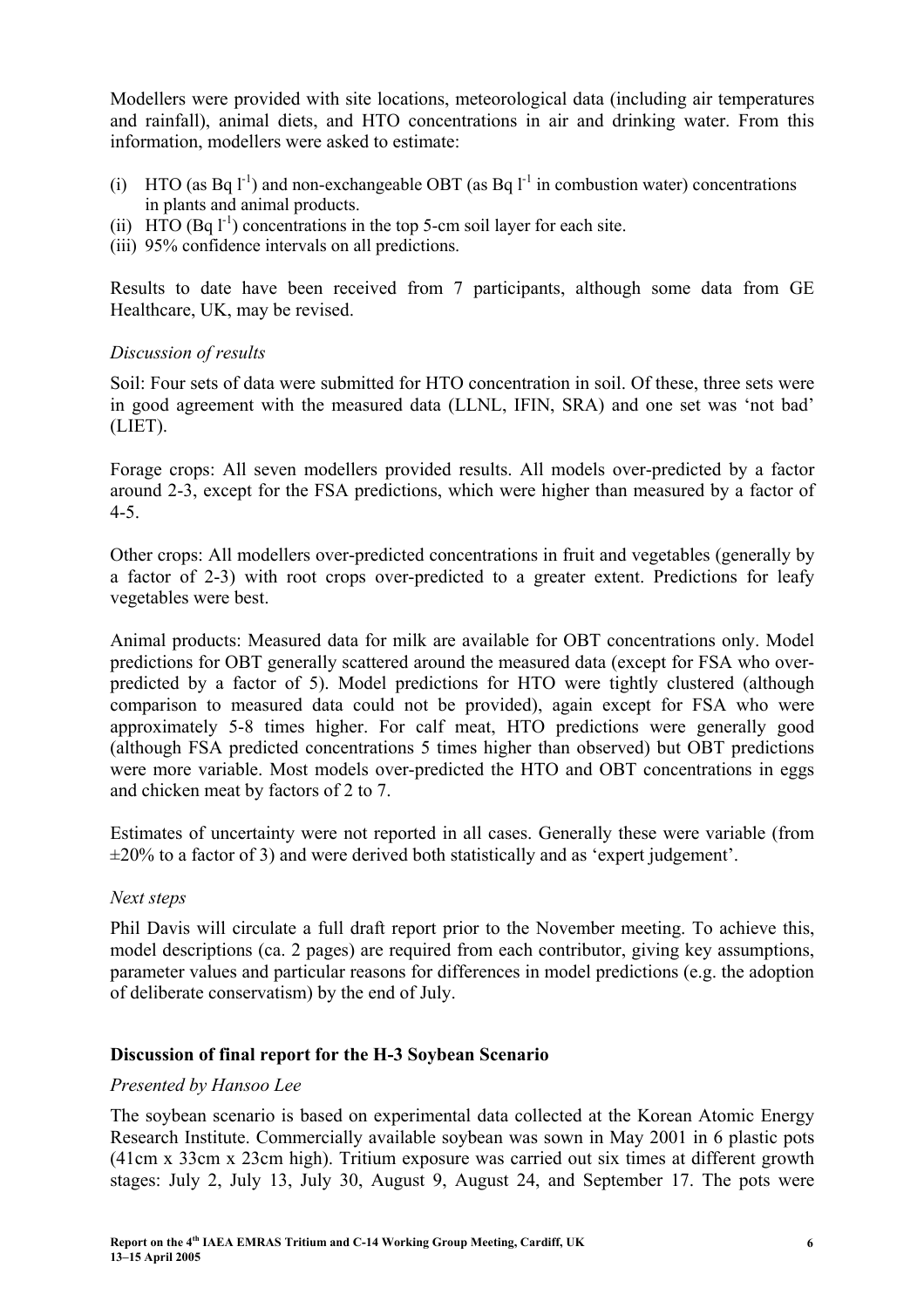introduced into a glove box for the tritium exposure and the experiments were conducted under natural solar conditions, which resulted in high temperatures within the glove box. The surface of the soil was covered with vinyl paper so that uptake was only through the foliage. After exposure, the pots were placed in an open field among other soybean plants.

Modellers were asked to predict:

- (i) HTO concentrations in the free water of the plant body and pods in the SB1 and SB4 experiments at the times the plants were sampled;
- (ii) the non-exchangeable OBT concentrations in the plant body and pods at harvest for each of the six experiments SB1 to SB6; and
- (iii) the 95% confidence intervals on all predictions.

Data were submitted by twelve modellers last spring and Hansoo Lee presented a report on the findings. In general, models tend to overestimate early concentrations of HTO (i.e. over the first few hours) but at later times there is considerable scatter about the true value. This is true for both SB1 (illustrated) and SB4. Observations have been normalized to the air moisture concentrations in the exposure chamber, so that a more meaningful comparison of the results could be made across experiments.



Figure 1. Predicted and observed normalized HTO concentration in plant body in SB1

Possible shortcomings in the experimental set-up were discussed as a potential cause for these results (for instance, the soil covering may have been incomplete). But some of the cause must rest with the models themselves, since their results span up to 6 orders of magnitude.

The models for tritium transfer from air to leaves were generally based on an activity balance, yielding the HTO concentrations in the plant body or pods.



SB1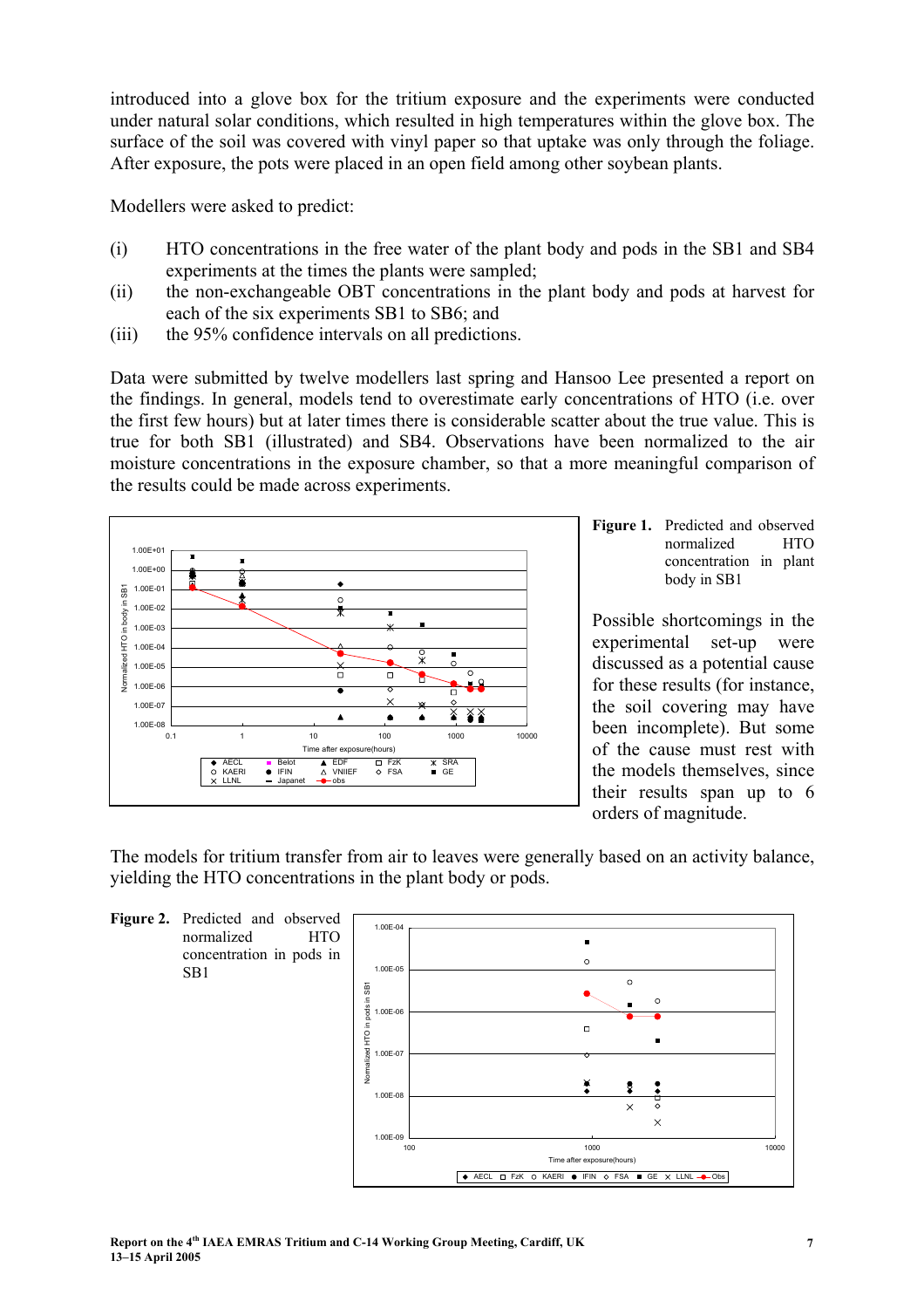Some participants used equilibrium assumptions to calculate OBT concentrations based on the HTO levels whereas others used compartment models to simulate HTO and OBT concentrations simultaneously and time-dependently. Predictions for OBT show less scatter, but data are presented only for later growth stages.

# *Discussion of results*

A number of questions were raised for discussion:

- 1. Why do some models over-predict HTO at later times, and others under-predict concentrations?
- 2. Why do model outputs differ over orders of magnitude?
- 3. Are discrepancies in OBT predictions the result of errors in predicted HTO concentrations or errors in the conceptual models of OBT formation?
- 4. Why is OBT in SB6 so high, when the plant is no longer gaining biomass?
- 5. Averaging the model outputs gives good predictions. Are the models essentially correct in structure but with different basic assumptions and/or parameter values driving the results?
- 6. Is one model better than the others?
- 7. How should model uncertainties be presented? (They have been omitted here as the introduction of further information confuses the graphs).

A lively discussion ensued.

As a general observation, the temperature of the glove box during the tritium uptake experiments was quite high (rising to more than  $40^{\circ}$ C) as the glove box included the heating coil for the HTO evaporation and was subject to greenhouse heating by solar radiation. Under these conditions plant stomata may close, reducing the HTO uptake. Most models are set to reflect 'natural' conditions. Even introducing factors to reduce stomatal uptake, it is likely that these would be somewhat arbitrary and likely to be conservative (i.e. assume greater uptake than occurred). This may explain the initial over-prediction of HTO concentrations in the leaves.

There also appeared to be differences in the assumed initial air concentrations in the growth chamber.

|                 | AECL                 |                     |                      | <b>GE</b> Healthcare |
|-----------------|----------------------|---------------------|----------------------|----------------------|
| Experiment      | Air concentration    | Plant water content | Air concentration    | Plant water content  |
|                 | (Bg $1-1$ )          | $(\%)$              | (Bg l <sup>-1</sup>  | $(\%)$               |
| SB <sub>1</sub> | $8.42 \times 10^{7}$ | 82.0                | $1.04 \times 10^{9}$ | 71.2                 |
| SB2             | $1.59 \times 10^8$   | 78.7                | $1.97 \times 10^{9}$ | 63.9                 |
| SB <sub>3</sub> | $1.24 \times 10^8$   | 73.3                | $1.52 \times 10^{9}$ | 69.7                 |
| SB <sub>4</sub> | 5.71 x $10'$         | 68.7                | $7.02 \times 10^8$   | 68.0                 |
| SB <sub>5</sub> | $9.96 \times 10^{7}$ | 68.3                | $1.23 \times 10^{9}$ | 67.2                 |
| SB <sub>6</sub> | $1.49 \times 10^8$   | 67.5                | $1.83 \times 10^{9}$ | 59.0                 |

**Table 1.** Assumed air concentrations in the chamber and plant water contents

With respect to Question 3, (the basis of OBT modelling) most models derive OBT from HTO concentrations and do not incorporate dynamic reflux terms. The latter might improve some models as it would maintain higher HTO concentrations at later times (e.g. EDF). It might be useful to compare integrated HTO and OBT concentrations over 24 hours and possibly up to 7 days.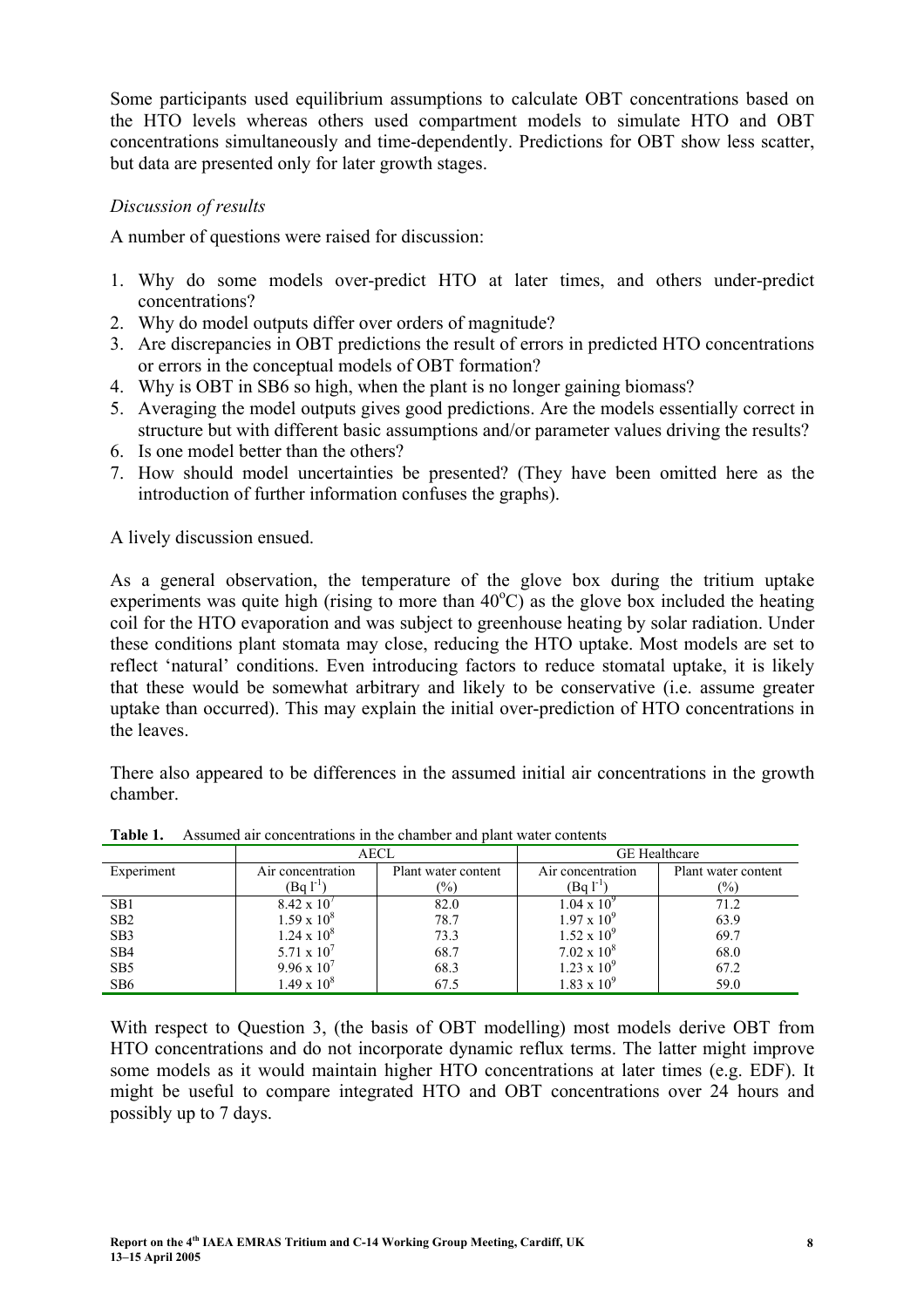With respect to Question 4 (uptake of OBT in the absence of plant growth) it was observed that cell turnover and metabolism continue even when no specific growth is observed. Hence, OBT uptake continues, but at a reduced rate and is probably not driven by photosynthesis.

It was generally accepted that it would be useful to understand why the models differ (Question 5) but it is probably coincidental that the mean model predictions give good results. Given that all models over-predict initial HTO uptake but many of the models then underpredict OBT in seed at harvest, there may be a common fault in some core assumption and no single model can currently be identified as the 'best' (Q6).

With respect to uncertainty (Question 7) it was agreed that the final report would include separate graphs for the three contributors providing estimates of 95% confidence intervals.

# *Next steps*

The draft final report is to be circulated. Currently appendices give details of model approaches. It was requested that these be amended where necessary to include basic model descriptions as well as parameter values. The template developed for the hypothetical scenario is to be used.

# In addition:

- check that data are reported correctly in the draft final report (end May);
- consider further the queries raised above, and especially comment on possible causes for differences between model outputs (end June);
- compare leaf HTO concentrations integrated over the first 24 hours with the OBT concentrations predicted at 24 hours (end June);
- try to find an explanation for the under-prediction of OBT at harvest when the HTO concentration in the leaves is over-predicted in the first 24 hours (end June);
- comment on uncertainty within and between models (end June);
- incorporate new material into a revised draft and circulate for comment (end August)
- publish the final report (end October)

# **Discussion of final report for the H-3 Perch Lake Scenario**

# *Presented by Phil Davis*

This report is now posted on the EMRAS website<sup>3</sup> and has been circulated for comment. The scenario is based on data collected in Perch Lake, a shallow freshwater lake located within the borders of AECL's Chalk River Laboratories in northeastern Ontario, with elevated levels of tritium due to long-term discharge from nearby waste management areas. Tritium concentrations were measured in samples of air, lake water, sediments, aquatic plants (algae, bladderworts, hornworts and cattails) and animals (clams, bullheads and pike) collected in summer and autumn 2003.

Given the measured HTO concentrations in water, sediments and air, participants in the scenario were asked to calculate:

(i) HTO and non-exchangeable OBT concentrations in nearshore cattails and worts and offshore algae for the summer period. For cattails, concentrations were requested for both the above water and below water parts of the plant.

 3 http://www-ns.iaea.org/downloads/rw/projects/emras/2nd-combined-meeting/scenario-twg-perch-lake-report-1.pdf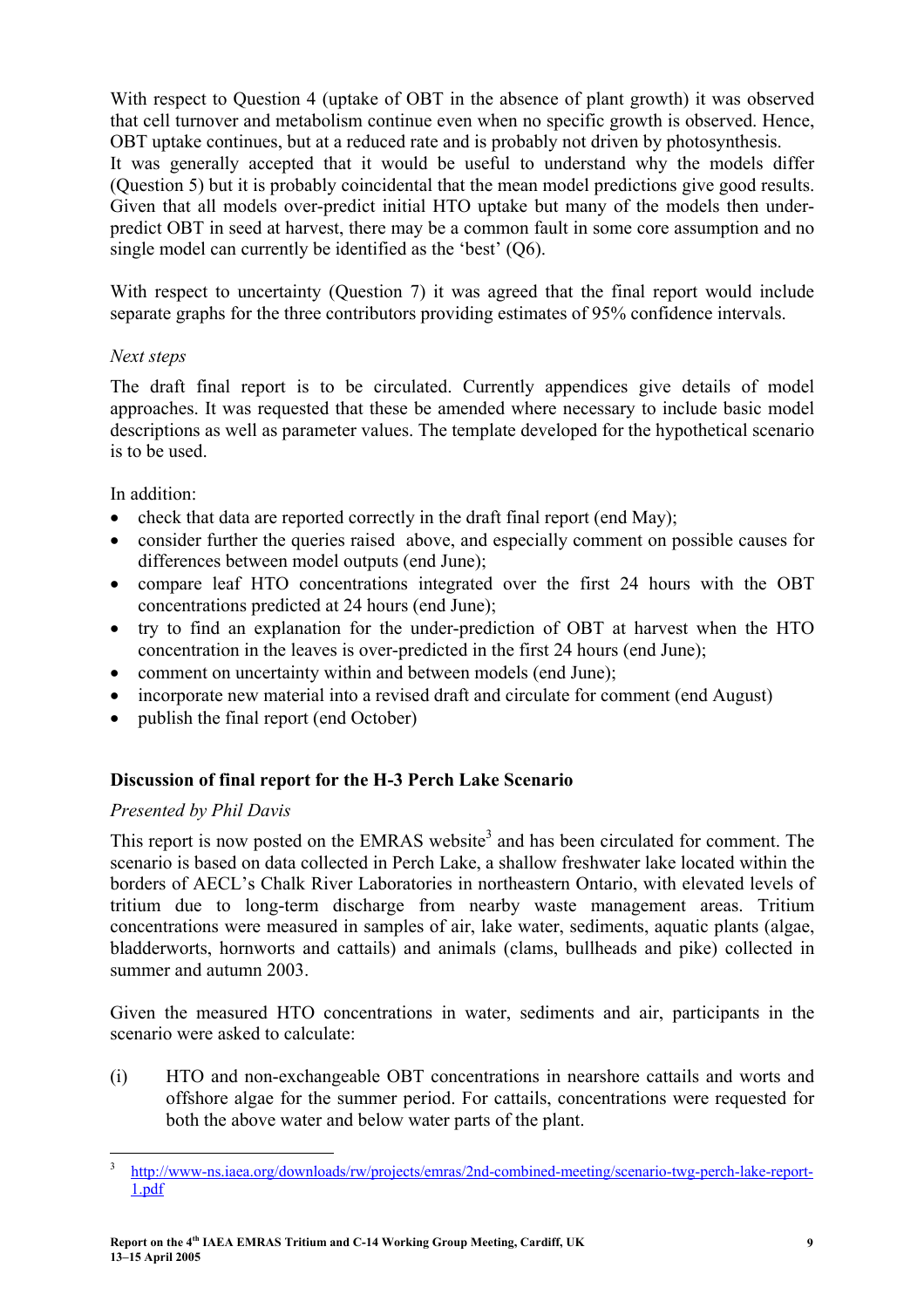- (ii) HTO and non-exchangeable OBT concentrations in clams, bullheads and pike for each of the sampling periods. For bullheads and pike, concentrations were requested in head, flesh and internal organs (liver, gonads, stomach and intestines).
- (iii) Non-exchangeable OBT concentrations in near shore sediments for the summer period.
- (iv) 95% confidence intervals on all predictions

Observed concentrations of HTO in sampled organisms generally reflect the HTO concentration in the surrounding medium:

| Sample                    | Ratio          |                 |          | Comments                                       |
|---------------------------|----------------|-----------------|----------|------------------------------------------------|
| Algae and worts           | Plant/water    | $0.94 \pm 0.27$ | $n = 12$ | outlier ignored                                |
| Cattails (submerged part) | Plant/sediment | $1.06 \pm 0.29$ | $n = 9$  |                                                |
| Clams                     | Clam/water     | $1.05 \pm 0.14$ | $n = 2$  |                                                |
| <b>Bullheads</b>          | Fish/water     | $0.96 \pm 0.06$ | $n = 3$  | HTO concentrations in flesh, head and internal |
| Pike                      | Fish/water     | $0.96 \pm 0.04$ | $n = 3$  | organs show no significant differences         |

- OBT concentrations in the combustion water of algae and worts are proportional to the HTO concentrations in the aqueous part of the respective plants, with a proportionality constant of 0.48.
- OBT concentrations in all parts of cattails are proportional to the HTO concentrations in the emergent part of the plant, with a proportionality constant of 0.70.
- OBT concentrations in clams, bullheads and pike are proportional to the HTO concentrations in water, with a proportionality constant of 0.79.
- OBT concentrations in sediments are about 60% of the OBT concentration in plants.

The average of all model predictions agrees well with the observations for both HTO and OBT concentrations, although there is considerable spread between individual model results.

| Endpoint           | Ratio of mean prediction to observation |      | Ratio of highest to lowest prediction |     |
|--------------------|-----------------------------------------|------|---------------------------------------|-----|
|                    | <b>HTO</b>                              | OBT  | <b>HTO</b>                            | OBT |
| Algae              | 0.92                                    |      | 1.8                                   | 2.6 |
| Worts              | 0.83                                    |      |                                       | 4.1 |
| Submerged cattails | 1.2                                     |      | 93                                    | 103 |
| Emergent cattails  | 1.3                                     | 1.4  | 6.5                                   | 103 |
| Bullhead flesh     | 1.1                                     | 0.87 | 3.3                                   | 6.1 |
| Pike flesh         | 1.0                                     | 0.71 | 2.6                                   | 7.8 |
| Clams              | 0.95                                    | 0.91 | 2.8                                   | 5.2 |
| Sediments          | *                                       | 2.3  | *                                     | 97  |

\* HTO concentrations in sediments were given as part of the scenario description

# *Modelling approaches*

Most models for uptake of HTO to plants are based on steady state assumptions while for animals some modellers use a dynamic approach. There seems to be no improvement in model performance adopting the more complex approach. Likewise, modelling OBT as a simple ratio of HTO seems to be adequate.

# *Comments on report*

- Figure 11 is missing the lower confidence interval on measured concentrations.
- In general (especially for HTO in plants) it might be useful to include relevant water HTO concentrations as a point of reference in the figure captions (e.g. lake nearshore, lake offshore, sediment pore water).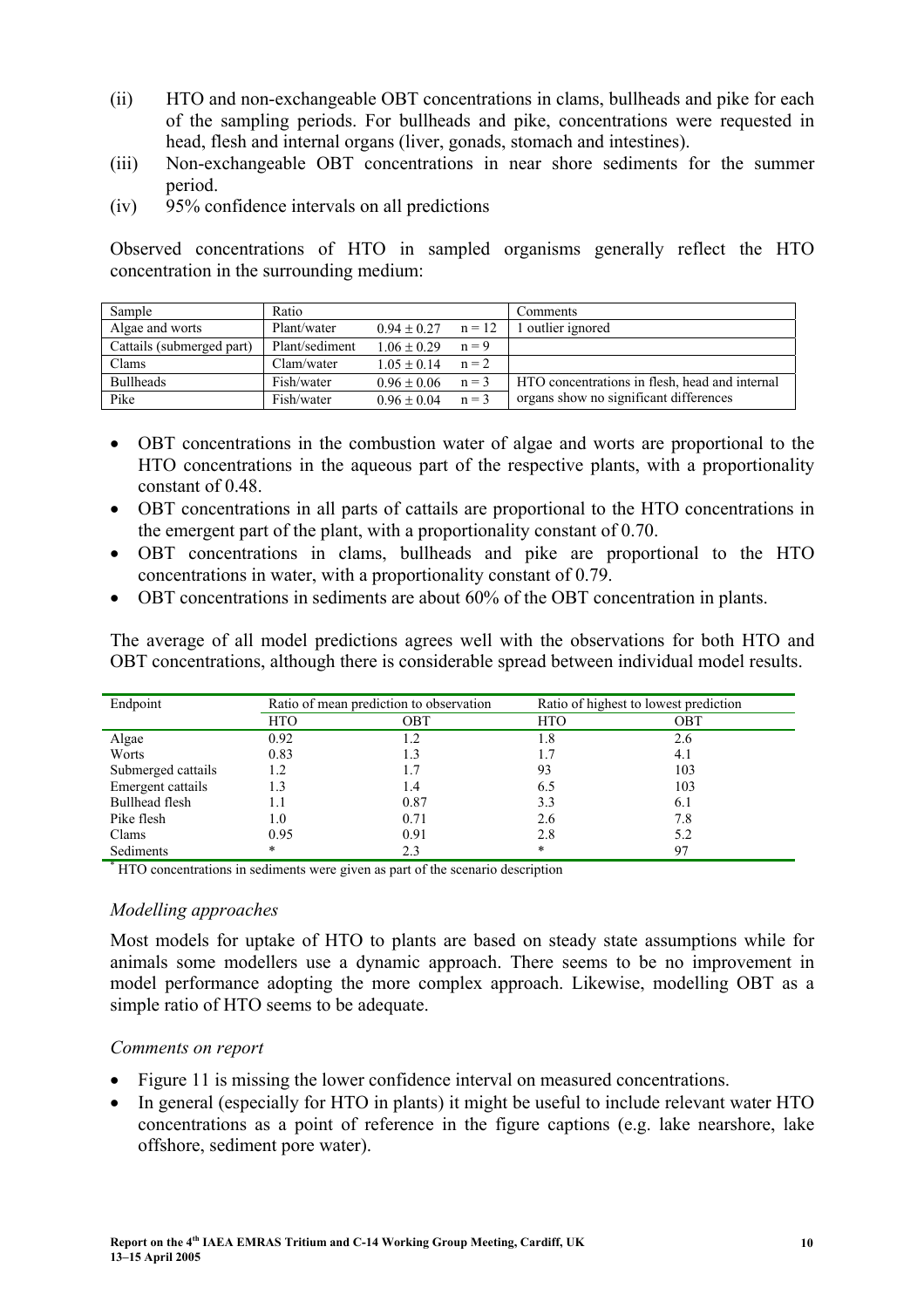- Above table 5 it is stated that "OBT breaks down as organic matter decomposes". This requires further explanation. The relatively low sediment concentrations may be due simply to decay rather than the breakdown of OBT.
- For tables 7 and 8 inclusion of observed OBT/HTO ratios would be helpful.
- Table 7. EDF determined OBT/HTO ratio as 1. Suggests a wrong value has been picked up in this summary.

#### *Next steps*

All participants to check the final report, especially Tables 7 and 8 (mid May) Supply model descriptions where these are still outstanding (end June) Circulate final draft report for comment (end July) Amend as required and publish final report (end August)

#### **Discussion of round 1 results for the Pine tree Scenario**

#### *Presented by Yoshikazu Inoue*

Since 1981, NIRS has conducted a monthly monitoring programme in the vicinity of nuclear sites in Tokaimura, Japan, where a few sources have released HTO vapour into the atmosphere continuously for many years. Discharge data and meteorological data are available for modellers who wish to participate in the calculations. The NIRS observations include HTO concentrations in air, rain, groundwater, pine needles and tree rings. The data are incomplete at two sampling sites (P3 and MS2) but are supplemented by similar observations published by JAERI for MP7, which is close to the other two sites.

Modellers were supplied with a description of the area, meteorological data and discharge rates. To date, three sets of model predictions have been received (IFIN, Kyoto University and LLNL). In general terms, data from Kyoto University over-predict HTO concentrations whereas both IFIN and LLNL under-predict concentrations.

It was noted that in the scenario description the soil infiltration rate had been wrongly defined as the vertical velocity of water penetration in the unsaturated soil layer  $(5.5 \text{ m a}^{-1})$  whereas it is nearer to half the rate of precipitation  $(700 \text{ mm a}^{-1})$ .

Geological sections of the area can be provided. On average, the depth of soil from the surface to the top of the groundwater aquifer is 10 m (range from a few m to 15 m).

#### *Next steps*

Yoshikazu Inoue to send a revised scenario description for mid May. Revised model predictions to be submitted for discussion at the next Working Group meeting.

Ring Peterson (LLNL) requested a full set of the observed data as her dispersion model appears to give low concentrations in air and she would like to normalise data in order to compare pine needle predictions independently of the dispersion model.

#### **Scenario description for the Perch Lake H-3 Mussel Scenario**

#### *Presented by Phil Davis*

Mussels have been collected from a clean river and transplanted to Perch Lake in 4 cages on the east side of the lake, 64 mussels to a cage. All mussels are 9-11 cm in diameter but their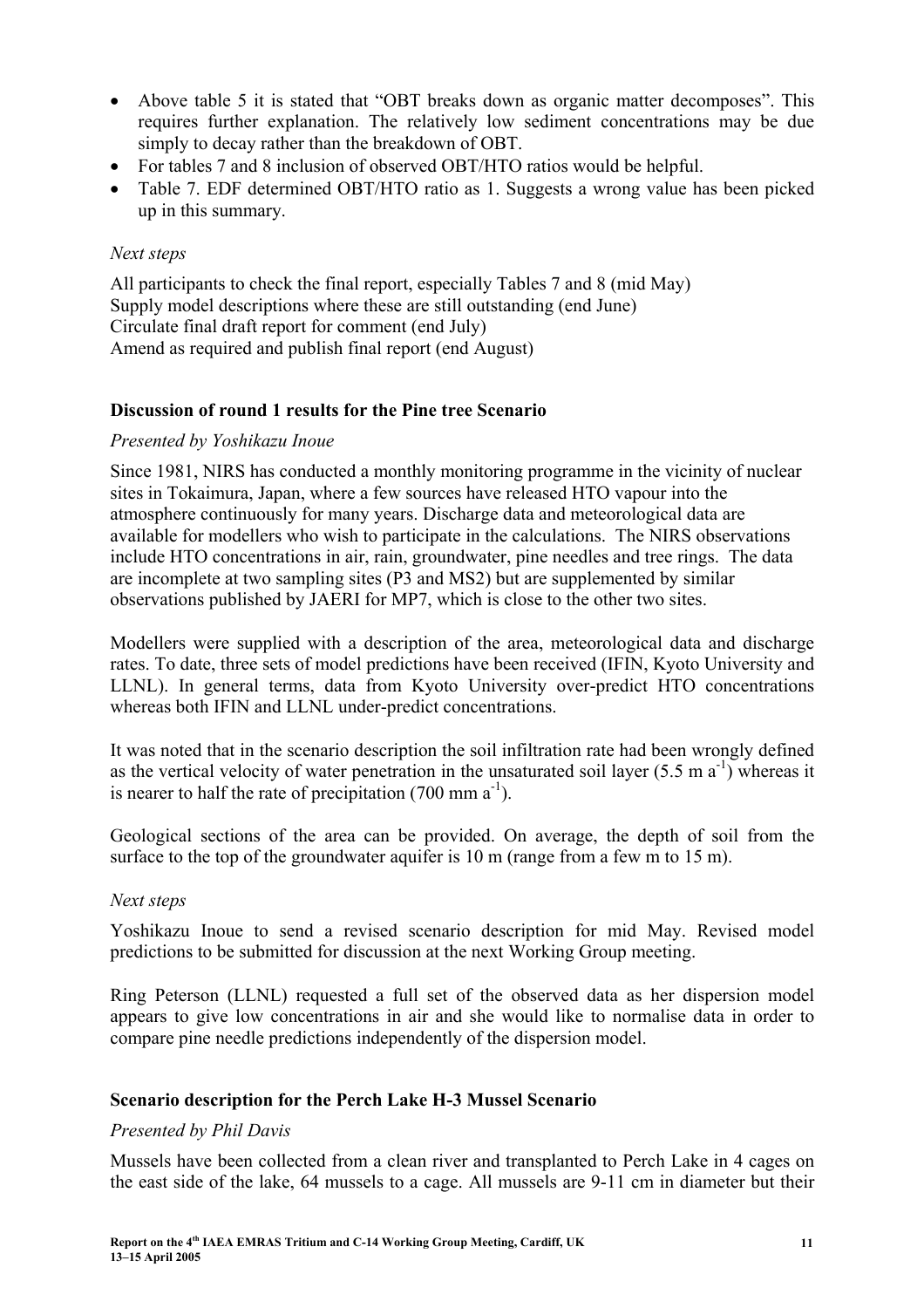ages are unknown. Individual mussel weights, dimensions and water contents are available if required. Cages were suspended in water, 2 with bare bottoms, 2 covered with 10 cm of sediment. All mussels survived and appeared to be feeding. Mussels were sampled at 1 hr, 2 hr and at increasing intervals to 88 days. HTO concentrations in water were determined for samples taken beside each cage at the same time the mussels were sampled. HTO and OBT concentrations were measured in sediments periodically throughout the study.

- Data available for modellers: HTO and OBT concentrations in clean mussels
- Weight, size and water content of mussels
- Water temperature (at 5 min intervals but data for the first 14 days or so may be suspect)
- HTO and OBT concentrations in one plankton sample
- HTO concentrations in lake water and sediment pore water as a function of time throughout the experiment
- OBT concentrations in sediments as a function of time throughout the study

|                 | Bare cages |        |            |        | Sediment cages |        |            |        |
|-----------------|------------|--------|------------|--------|----------------|--------|------------|--------|
| Time            | <b>HTO</b> | 95% CI | <b>OBT</b> | 95% CI | <b>HTO</b>     | 95% CI | <b>OBT</b> | 95% CI |
| ı hr            |            |        |            |        |                |        |            |        |
| 2 <sup>hr</sup> |            |        |            |        |                |        |            |        |
|                 |            |        |            |        |                |        |            |        |
| 88 d            |            |        |            |        |                |        |            |        |

Predicted concentrations in mussels are requested as:

Interest in participating in this study was expressed by a number of groups. Some interest was also expressed in a follow-up study on depuration rates following transplantation of Perch Lake mussels to a clean water body. This experiment is being conducted this summer.

# *Next steps*

A revised scenario is to be circulated (end June)

Comments and clarification of the scenario to follow (end July)

Modellers submit round 1 results (end September)

Presentation of round 1 results at the next Working Group meeting

# **Presentation of data on plant OBT/air HTO ratios at LLNL**

# *Presented by Ring Peterson*

Plant samples were obtained from two locations (VIS and CRED) in December 2004 and analysed for HTO and OBT. Air sample data have been collected for the last 6 years, with samples collected bi-weekly during 2004.. Typically air contains 100-200 pCi HTO  $I<sup>-1</sup>$  at VIS and  $100-300$  pCi HTO  $1^1$  at CRED. During 2003 HTO in air was somewhat higher at 200-1000 pCi  $1^{-1}$  in general and up to 3000-7000 pCi  $1^{-1}$  in June and July.

Concentrations of OBT in the plants varied with type (shrubs and herbs) but typically were around 200-400 pCi  $I<sup>-1</sup>$  in leaves in 2004. These values are around 4 times higher than would be expected by backfitting predicted air moisture OBT concentrations for 2004.

Comment was invited.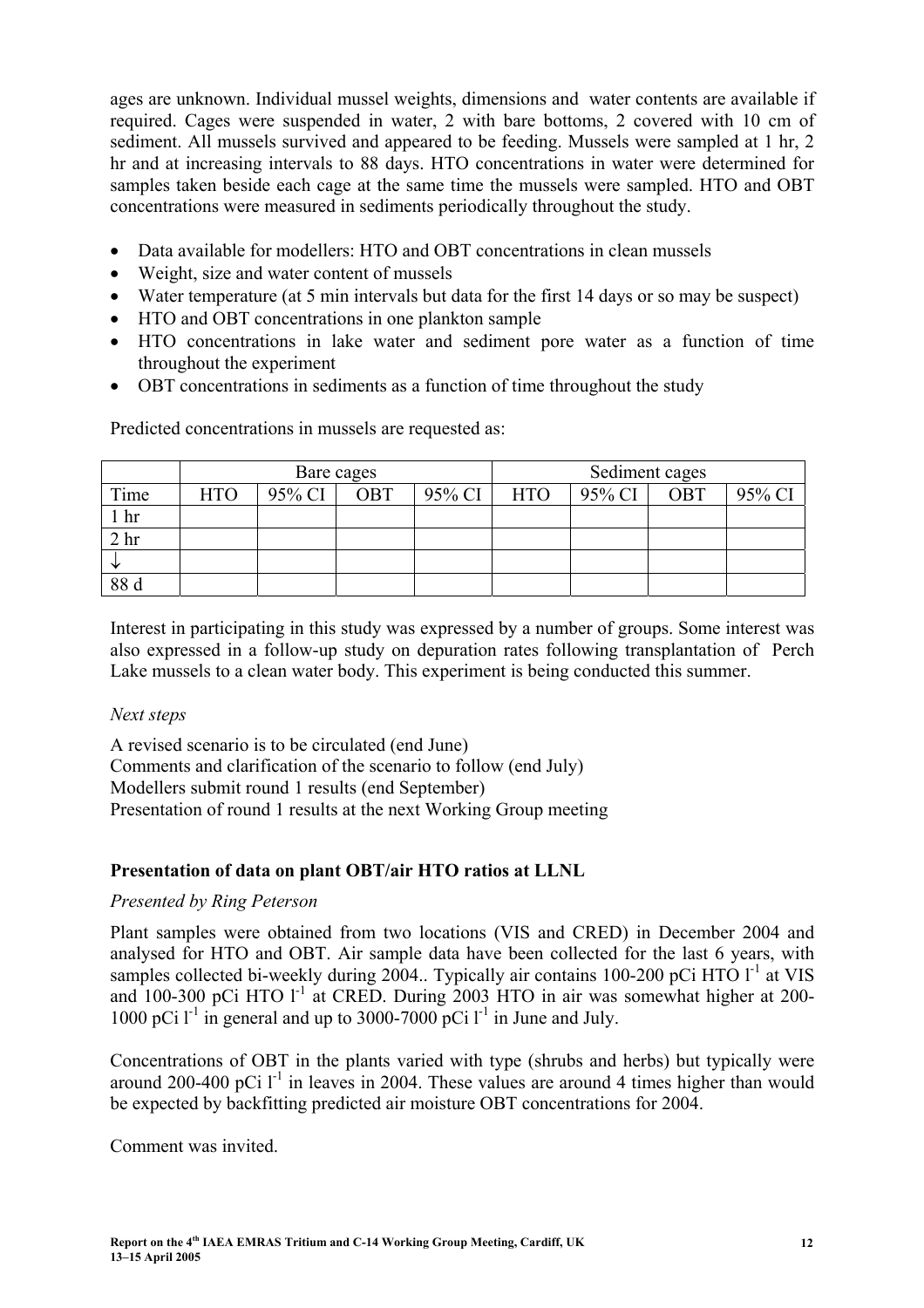### *Discussion*

It is possible that some retention of OBT between years is occurring (so that results would be influenced by the high HTO in air concentrations during 2003). However this seems unlikely as the plants die back above ground almost completely each year during the summer dry months.

Yoshikazu Inoue presented some data indicating higher than expected concentrations of OBT in pine needles following short-term releases of HTO and postulated that recycling of OBT from the tree body to the leaves occurs.

Alternatively, if releases occur predominantly during daylight hours, the HTO concentrations experienced by the plants during periods of photosynthesis and OBT formation might be higher than the average air concentration obtained from continuous air samplers.

Further thoughts are welcome.

#### **Update on discussions on identifying/obtaining datasets for H-3 in large animals**

#### *Discussion led by Phil Davis*

Discussions have continued with R Alexakhin (Russia) regarding experiments on the uptake of H-3 in large animals. The format for these experiments was discussed previously by the Working Group and is recorded in the meeting notes for September 2004 (Baden Baden). The experimental protocols appear to be of a high standard and the data obtained would add to a very sparse existing pool of information. The latest experimental design proposed by Dr. Alexakhin was circulated and comments were solicited.

In order for the experiments to proceed, funding will be required. Funding via the ISTC is possible, but takes a long time for approval and is considered uncertain. The preferred route is for funding from one (or a collective) western partner.

The level of funding required is not clear but previous experience suggests that it is likely to be in the region \$200,000 to \$300,000 over 2 to 3 years.

Even if the experiments go ahead it is unlikely that they will yield information in time for use by this Working Group. Consequently, efforts to identify existing data sets will continue. Phil Davis will speak to Dan Galeriu, who has the most expertise in this area.

In the meantime, participants at this working group meeting are being offered the opportunity to express an interest in funding (or joint funding) the studies. The invitation will be extended to all members of the Working Group at the end of May if insufficient interest has been expressed by then.

# **Definition of OBT**

The following definition was tabled, together with explanatory notes.

*"OBT is carbon-bound tritium that is originally formed in living systems through natural environmental or biological processes from HTO (or HT via HTO). OBT concentrations are determined experimentally as the activity of non-exchangeable tritium in the combustion water of the dried sample in question. Other types of organic tritium (e.g. tritiated methane,*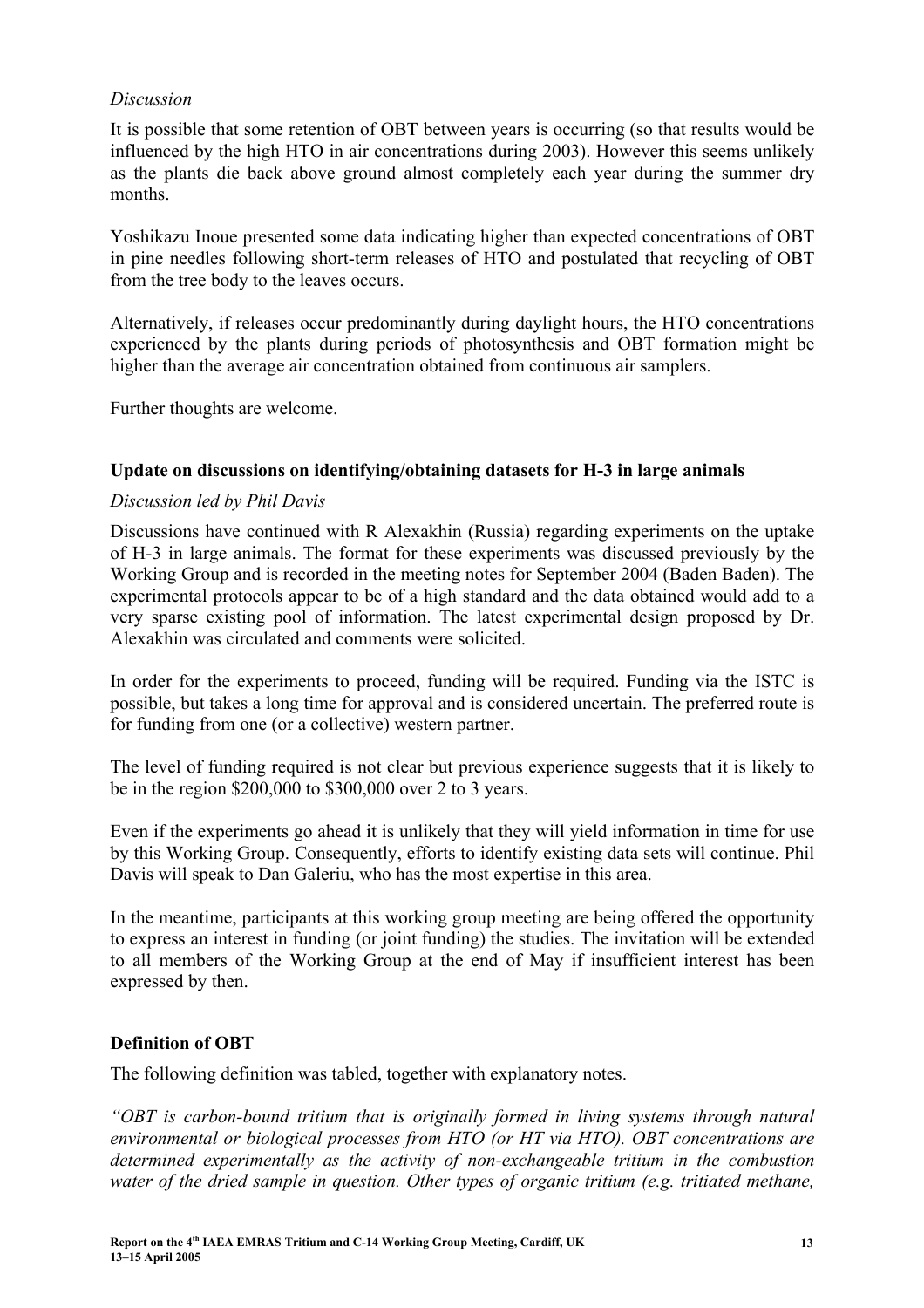*tritiated pump oil or radiochemicals) should be called tritiated organics, which can be in any chemical or physical form."* 

The ensuing discussion considered first this specific definition and secondly a radically different approach presented by Franz Baumgaertner equating OBT with 'buried water' and 'shell bound tritium' as well as carbon bound tritium.

Specific comments on the tabled notes included the deletion of note (vi) in its entirety and a simplification of note (ii) to state 'non-exchangeable OBT can then be determined as the H-3 in the residue.' Note (iii) to read 'exchangeable tritium atoms are removed by washing and replaced by hydrogen.' Note (iv) to omit 'readily'.

For comparison with current ICRP thinking, Mikhail Balonov noted that for worker doses the ICRP is considering categories of H-3 as:

- water (HTO)
- Gas (HT,  $CH<sub>3</sub>T$  etc)
- Metallic tritides
- Luminous compounds (mainly polymer chemicals)
- Organic compounds of tritium

No specific category for 'OBT' is included (although for members of the public ICRP56 remains the current recommended dose coefficients and this does provide for 'OBT').

The information presented by Franz Baumgartner essentially suggested, based on extraction experiments with water, urea and LiCl, that measured values of OBT reflect not simply carbon bound tritium but include buried tritium  $(OBT<sub>exc</sub>)$  and shell bound tritium (SBT), such that:

$$
OBT = CBT + [OBT_{exc} + SBT]_{buried}
$$

For clarity, the full presentation is circulated with the notes. A number of points were raised in discussion. In particular, if this definition of OBT is accepted, then the use of OBT as an indicator of C-14 behaviour may be inappropriate as only a fraction of the OBT is carbon bound. Moreover the SBT fraction of OBT may account for the very rapid formation of OBT in plants often observed (although this finding does not appear to be true for animals). However, it is not clear why SBT would not exchange equally as rapidly when washed with tritium-free water, in which case it should not appear in the measured values of OBT.

Since current analytical methods are unlikely to distinguish the SBT component separately, at a pragmatic level it is unlikely that a change in the definition of OBT will affect model dynamics or calculated doses, since biological half-times are based generally on empirical observations.

It was accepted that the current definition of OBT be taken as a working definition, whilst encouraging new experimental work to identify bound fractions more realistically. Phil Davis agreed to make available reference material from Chalk River for comparative analysis by interested parties.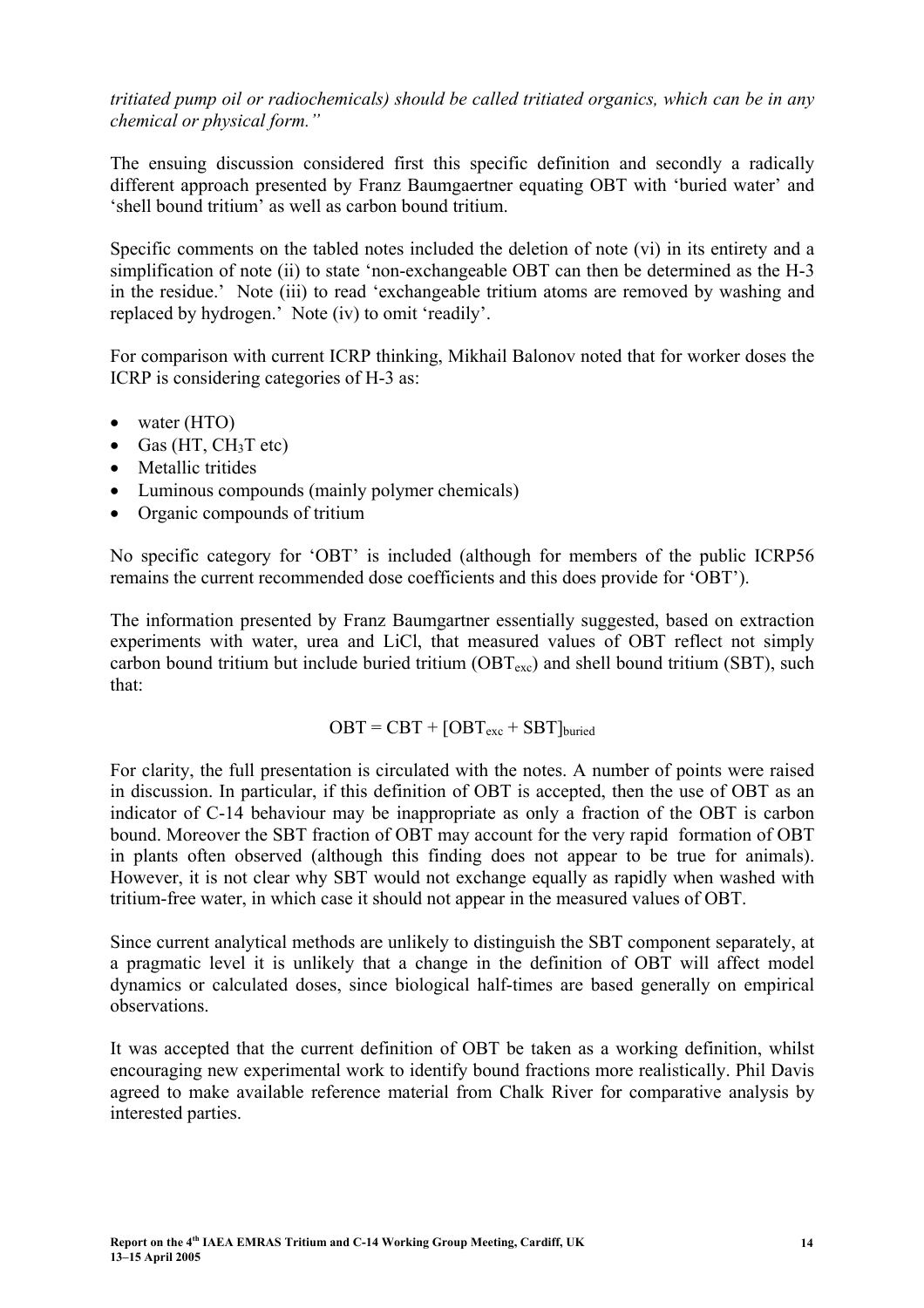### **Description of C-14 in rice scenario**

A full description of the C-14 in rice scenario was circulated and is attached with these notes.

C-14 has been released from three discharge points at Tokamurai over several decades. Weekly monitoring data are available from October 1991. Discharges have decreased considerably over that period, from about 800 GBq in 1991 to near zero in 2000. Corresponding samples of C-14 in rice are available. Data obtained in 1991 indicate that any effect from earlier discharges was negligible in the plants. Analysis of wines undertaken through the 1990's can be used to establish general background C-14 levels.

Meteorological information at 10-m height is available at 10 minute intervals if required.

Modellers are requested to:

- (i) Calculate monthly mean C-14 concentrations in air at two locations
- (ii) Calculate C-14 concentrations in rice grain at harvest
- (iii) Express 95% confidence intervals on all estimates

Further information was requested, including grid co-ordinates for the stacks and sample locations, stack emission temperatures, and meteorological data averaged over at least hourly periods. The source of paddy field water is to be identified (particularly if this may be a source of C-14 input, which is thought unlikely). It was also suggested that model predictions be restricted to May to October (i.e. the rice growing season) for 1991/1992 to 1997, which reduces the amount of analysis required and provides the period for fullest comparative data.

It was noted that the sample locations are very close to the stacks, so some uncertainty (especially from plume rise effects) is likely as the sites may be within the skip distance for deposition.

Several members expressed a willingness to be involved in this scenario.

#### *Next steps*

- A revised scenario description with additional information to be supplied (end May)
- Comments and requests for clarification to be received (end June)
- Modellers to submit round 1 results (end September)
- Presentation of round 1 results (end November)

#### **Discussion on potential new C-14 scenarios**

Seven scenarios are currently underway and it is important not to overload Working Group members. With this in mind, following on from previous discussions, three potential datasets involving C-14 were thought to be potentially worth pursuing:

- EDF data: Continuous release, endpoints would be C-14 concentration in ivy leaves and grass, availability of meteorological data unknown.
- C-14 dataset from Imperial College. Similar to soybean scenario, endpoints would be time-dependent C-14 concentrations in cabbage, potatoes and beans.
- The Centre for Ecology and Hydrology (UK) has carried experiments with C-14 on sheep. The data have been published.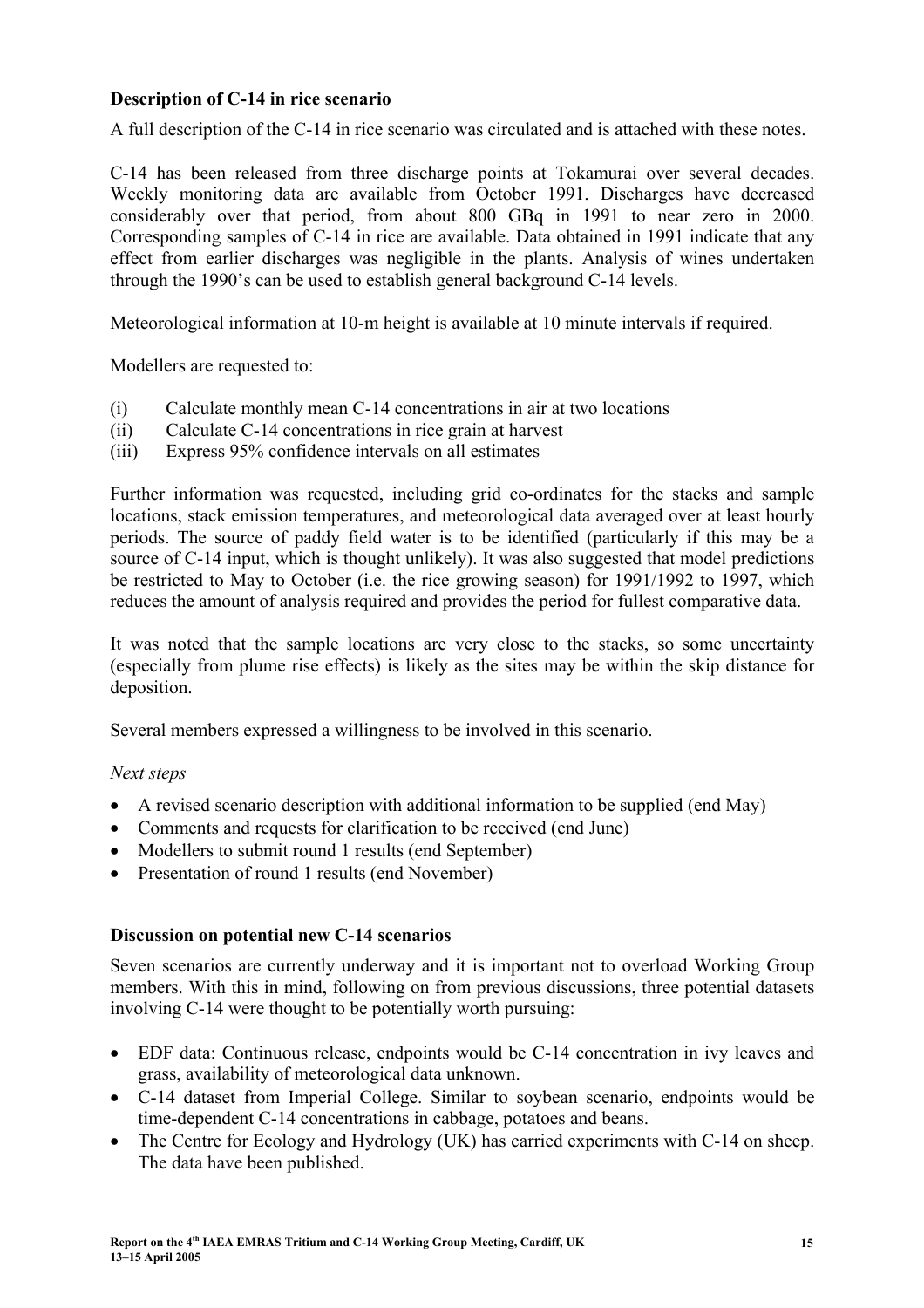Most interest was expressed in the Imperial College dataset. Duncan Jackson was tasked with discussing the data with Imperial College, FSA and other parties to determine whether funding to analyse the data and provide a Working Group leader could be made available.

| <b>Item</b>                                     | <b>Status for next Working Group meeting</b>                                                                                                                           | Person                                    |
|-------------------------------------------------|------------------------------------------------------------------------------------------------------------------------------------------------------------------------|-------------------------------------------|
| Soy bean H-3 scenario                           | Final report to be complete and published on website                                                                                                                   | Hansoo Lee                                |
| Perch Lake H-3 scenario                         | Final report to be complete and published on website                                                                                                                   | P Davis                                   |
| Pickering H-3 scenario                          | Draft report to be complete.                                                                                                                                           | P Davis                                   |
| Hypothetical H-3 short<br>term release scenario | Information supplied to be checked. All model descriptions to be<br>complete. Report layout to be proposed. Additional predictions to<br>be supplied by the modellers. | P Guetat, M Montfort &<br>modellers       |
| Pine tree scenario                              | Revised scenario to be distributed and second round model<br>predictions to be submitted                                                                               | Y Inoue & modellers                       |
| Rice C-14 scenarios JNC<br>Rice                 | Revised task description to be circulated, round 1 results to be<br>submitted ready for analysis and presentation                                                      | J Koarashi & modellers                    |
| Mussel scenario                                 | Revised task description to be circulated, round 1 results to be<br>submitted ready for analysis and presentation                                                      | P Davis & modellers                       |
| Plant chamber C-14<br>scenario                  | Availability of data and funding to be explored. Draft scenario to<br>be prepared if funding available                                                                 | D Jackson                                 |
| Definition of OBT                               | Current definition adopted as a pragmatic approach. New<br>experimental work and/or datasets to be identified                                                          | F Baumgaertner                            |
| Animal experiments                              | Funding to be clarified. Recommendations to be made regarding<br>possible scenario development based on existing datasets.                                             | All Working Group<br>members; Dan Galeriu |

#### **Status of Work Programme**

It was suggested that an important output from the working group would be an overall set of recommendations for processes to be included in H-3 models.

#### **Next Meeting**

The next meeting is scheduled for Vienna, to be held as part of the EMRAS plenary meeting, 21–25 November 2005.

#### **Documents circulated with these notes:**

Hypothetical H-3 scenario comparison of model outputs (Excel document) Soybean H-3 draft final report v3.1 (Word document) Perch Lake H-3 final report v1 (Word document) OBT new definition (PowerPoint)

#### **Further Information**

Information on the activities within EMRAS generally and on the Tritium and C-14 WG in particular (including the scenarios being used for model testing), can be obtained from the following people, respectively:

Mr. M. Balonov (Scientific Secretary) Head, Radioactive Discharges Unit Waste Safety Section (Room B0713) Division of Radiation, Transport & Waste Safety International Atomic Energy Agency (IAEA) Wagramer Strasse 5 PO Box 100 1400 Vienna Austria Tel: +43 (1) 2600-22854 Fax: +43 (1) 26007 Email: M.Balonov@iaea.org

Mr. P. Davis (Working Group Leader) Senior Scientist Environmental Research Branch, Station 51A Atomic Energy of Canada Limited (AECL) Chalk River Laboratories K0J 1J0 Chalk River, Ontario Canada Tel: +1 (613) 584-3311 x3294 Fax: +1 (613) 584-1221 Email: davisp@aecl.ca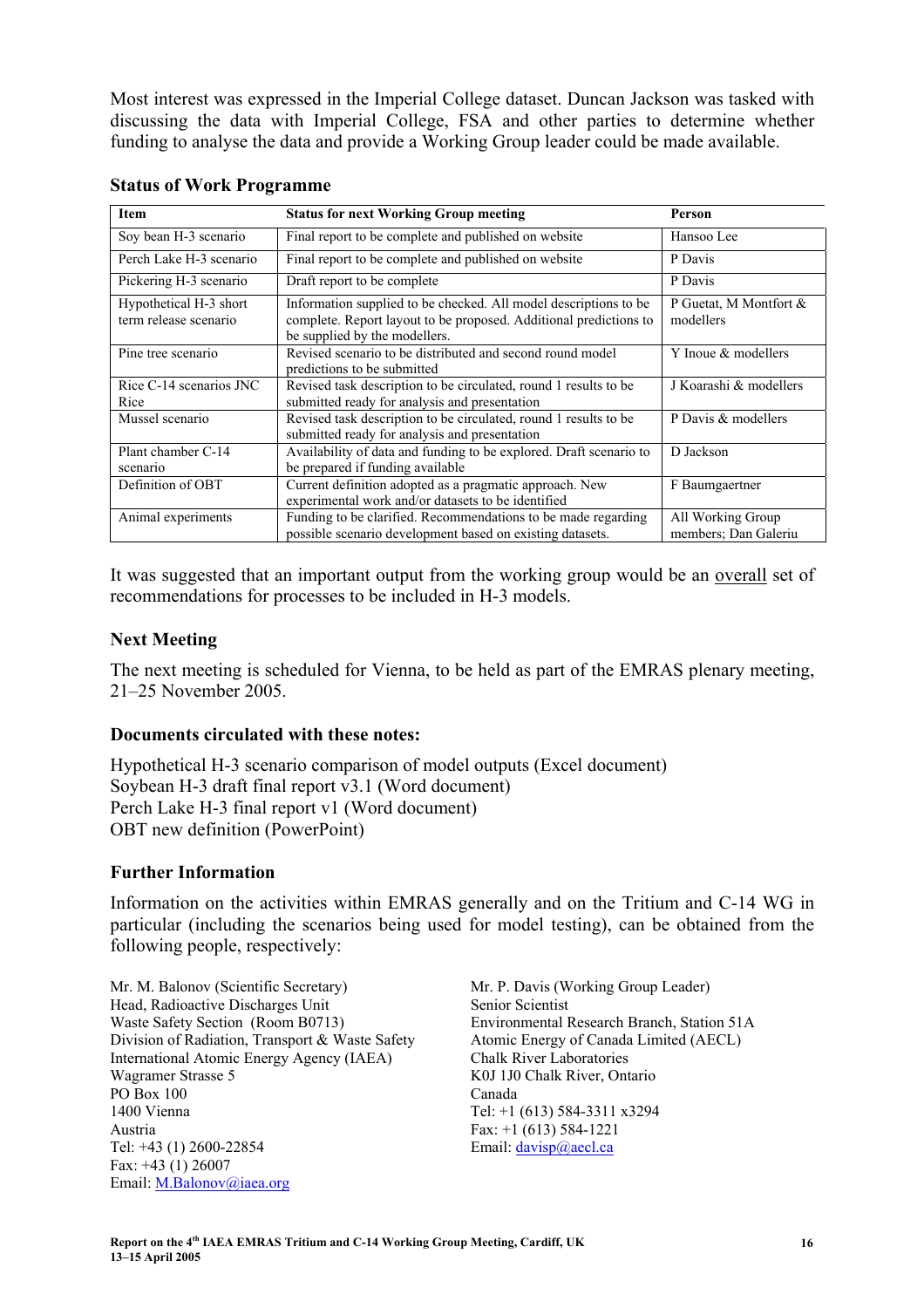| Date due         | <b>Activity</b>                                                                                                                                                                                                                                                                                                                                                                                                                   | <b>Persons Responsible</b>                                                                                                   |
|------------------|-----------------------------------------------------------------------------------------------------------------------------------------------------------------------------------------------------------------------------------------------------------------------------------------------------------------------------------------------------------------------------------------------------------------------------------|------------------------------------------------------------------------------------------------------------------------------|
| <b>May 2005</b>  | Indicate generic final scenario report layout (e.g. main headings) and<br>a standard way of presenting model descriptions                                                                                                                                                                                                                                                                                                         | Marguerite Montfort, Philippe<br>Guetat, Phil Davis, Mikhail<br>Balonov                                                      |
|                  | Soybean H-3 scenario: i) distribute draft final report $(v3.1)$ , ii) all<br>modellers to check that data are reported correctly and amend<br>appendices (if necessary) to include basic model descriptions as well<br>as parameter values.                                                                                                                                                                                       | i) Duncan Jackson<br>ii) Relevant modellers                                                                                  |
|                  | Perch lake H-3 scenario: check final report, especially Tables 7 and 8                                                                                                                                                                                                                                                                                                                                                            | Relevant modellers                                                                                                           |
|                  | Pine Trees H-3 scenario: circulate a revised scenario description<br>Pine Trees H-3 scenario: full set of observed data to be sent to Ring                                                                                                                                                                                                                                                                                        | Yoshikazu Inoue<br>Yoshikazu Inoue                                                                                           |
|                  | Peterson only                                                                                                                                                                                                                                                                                                                                                                                                                     |                                                                                                                              |
|                  | H-3 large animal data: identify existing data sets                                                                                                                                                                                                                                                                                                                                                                                | Phil Davis to speak to Dan<br>Galeriu                                                                                        |
|                  | H-3 large animal experimental studies: interest in funding to be<br>expressed                                                                                                                                                                                                                                                                                                                                                     | Initially participants at this<br>meeting, to be extended to the<br>full Working Group depending<br>on the initial responses |
|                  | C-14 in rice scenario: revise task description with additional<br>information                                                                                                                                                                                                                                                                                                                                                     | Jun Koarashi                                                                                                                 |
| <b>June 2005</b> | Hypothetical short term H-3 release scenario: check tabulated data<br>for correctness                                                                                                                                                                                                                                                                                                                                             | Relevant modellers                                                                                                           |
|                  | Soybean H-3 scenario: i) consider the queries raised, and especially<br>comment on possible causes for differences between model outputs,<br>ii) comment on uncertainty within and between models, iii) explain<br>the under-prediction of OBT at harvest when HTO concentrations are<br>over-predicted in the first 24 hours, iv) compare integrated<br>HTO:OBT concentrations                                                   | i), ii) & iii) Relevant modellers<br>iv) Duncan Jackson                                                                      |
|                  | Perch lake H-3 scenario: submit model descriptions where still<br>outstanding                                                                                                                                                                                                                                                                                                                                                     | Relevant modellers                                                                                                           |
|                  | With respect to encouraging new experimental work to identify<br>bound fractions of H-3 more realistically, reference material from<br>Chalk River to be made available for comparative analysis by<br>interested parties                                                                                                                                                                                                         | Phil Davis                                                                                                                   |
|                  | Discuss C-14 data set with Imperial college, FSA and other parties to<br>determine whether funding to analyse the data and provide a<br>Working Group leader could be made available                                                                                                                                                                                                                                              | Duncan Jackson                                                                                                               |
|                  | C-14 in rice scenario: submit comments on revised scenario<br>description                                                                                                                                                                                                                                                                                                                                                         | Relevant modellers                                                                                                           |
|                  | Mussel scenario: revise scenario description and distribute for<br>comment                                                                                                                                                                                                                                                                                                                                                        | Tamara Yankovich                                                                                                             |
| <b>July 2005</b> | Hypothetical short term H-3 release scenario: modellers submit<br>information on<br>HTO concentration in soil water at cessation of release, +1 hr,<br>$+4$ hr, $+24$ hr, $+48$ hr and at harvest.<br>OBT concentration in salad vegetables and cereal at cessation of<br>$\bullet$<br>release<br>Exchange rate between plant and air at cessation of release, +1<br>$\bullet$<br>hr, $+4$ hr, $+24$ hr, $+48$ hr and at harvest. | Relevant modellers                                                                                                           |
|                  | Pickering H-3 scenario: model descriptions (ca. 2 pages) are required<br>from each contributor, giving key assumptions, parameter values and<br>reasons for differences in model predictions (e.g. the adoption of<br>deliberate conservatism).                                                                                                                                                                                   | Relevant modellers                                                                                                           |
|                  | Perch lake H-3 scenario: circulate final draft report                                                                                                                                                                                                                                                                                                                                                                             | Phil Davis                                                                                                                   |
|                  | Mussel scenario: finalize scenario description and distribute for<br>calculation                                                                                                                                                                                                                                                                                                                                                  | Tamara Yankovich                                                                                                             |
| August 2005      | Perch lake H-3 scenario: i) submit final comments on report, ii)<br>amend as required and publish                                                                                                                                                                                                                                                                                                                                 | i) Relevant modellers<br>ii) Phil Davis                                                                                      |
| September 2005   | Hypothetical short term H-3 release scenario: provide model<br>descriptions and conceptual format (if not submitted previously),<br>summarise processes within the food pathways in the model and<br>offer thoughts on reasons for differences between model outputs<br>Pine Tree H-3 scenario: submit revised predictions                                                                                                        | Relevant modellers<br>Relevant modellers                                                                                     |
|                  |                                                                                                                                                                                                                                                                                                                                                                                                                                   |                                                                                                                              |

# **ANNEX A: Summary of Actions**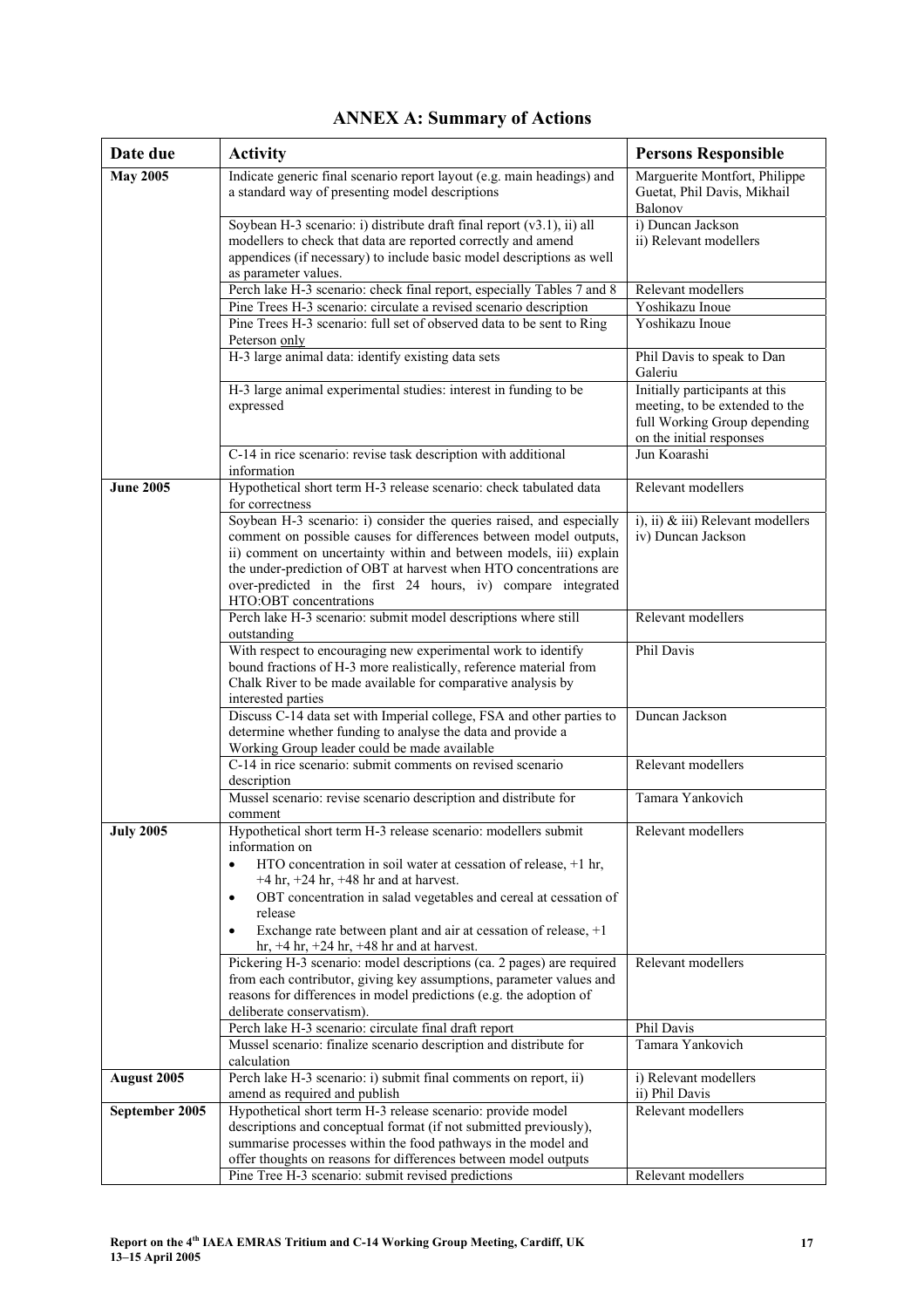| Date due      | <b>Activity</b>                                                                                                                                                                                                  | <b>Persons Responsible</b>                                                                |
|---------------|------------------------------------------------------------------------------------------------------------------------------------------------------------------------------------------------------------------|-------------------------------------------------------------------------------------------|
|               | C-14 in rice scenario: submit round 1 results                                                                                                                                                                    | Relevant modellers                                                                        |
|               | Mussel scenario: submit round 1 results                                                                                                                                                                          | Relevant modellers                                                                        |
| October 2005  | Pickering H-3 scenario: circulate full draft report                                                                                                                                                              | Phil Davis                                                                                |
| November 2005 | Next Working Group meeting                                                                                                                                                                                       | All Working Group members                                                                 |
|               | Hypothetical scenario: present most recent results<br>Pickering scenario: present draft final report<br>Pine tree scenario: discuss round 2 results<br>C <sub>14</sub> in rice scenario: discuss round 1 results | Marguerite Montfort / Philippe<br>Guetat<br>Phil Davis<br>Yoshikazu Inoue<br>Jun Koarashi |
|               | Mussel scenario: discuss round 1 results                                                                                                                                                                         | Phil Davis                                                                                |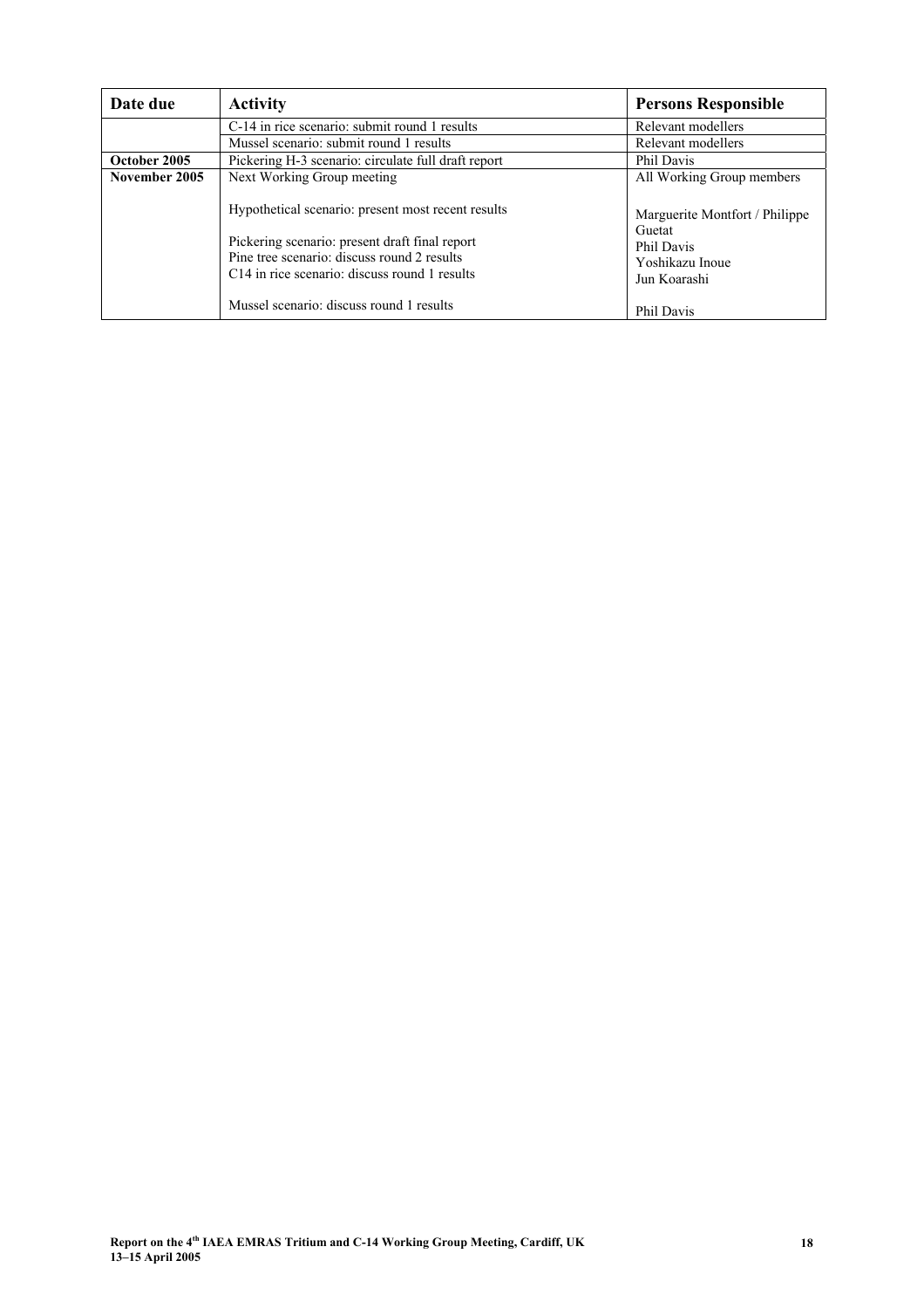# **ANNEX B: List of Participants**

| Mr. M. Balonov<br>(Scientific Secretary)<br>Head, Radioactive Discharges Unit<br>Waste Safety Section (Room B0713)<br>Division of Radiation, Transport & Waste Safety<br>International Atomic Energy Agency (IAEA)<br>Wagramer Strasse 5<br>PO Box 100<br>1400 Vienna<br>Austria<br>Tel: +43 (1) 2600-22854<br>Fax: $+43$ (1) 26007<br>Email: M.Balonov@iaea.org | Mr. P. Davis<br>(Working Group Leader)<br>Senior Scientist<br>Environmental Research Branch, Station 51A<br>Atomic Energy of Canada Limited (AECL)<br><b>Chalk River Laboratories</b><br>K0J 1J0 Chalk River, Ontario<br>Canada<br>Tel: +1 (613) 584-3311 x3294<br>Fax: $+1$ (613) 584-1221<br>Email: davisp@aecl.ca                           |
|------------------------------------------------------------------------------------------------------------------------------------------------------------------------------------------------------------------------------------------------------------------------------------------------------------------------------------------------------------------|------------------------------------------------------------------------------------------------------------------------------------------------------------------------------------------------------------------------------------------------------------------------------------------------------------------------------------------------|
| Mr. F. Baumgärtner<br>Director Emeritus<br>Institute für Radiochemie<br>Technische Universität München<br>Grosostrasse 10d<br>D-82166 Gräfelfing<br>Germany<br>Tel: +49 (89) 851-347<br>Fax: +49 (89) 854-4487<br>Email: bgt@rad.chemie.tu-muenchen.de /<br>bgtbgt@web.de                                                                                        | Mr. D. Cutts<br>Food Standards Agency (FSA)<br><b>Aviation House</b><br>125 Kingsway<br>London WC2B 6NH<br>United Kingdom<br>Tel: +44 (20) 7276-8000<br>Fax: +44 (20) 7276-8771<br>Email: darren.cutts@foodstandards.gsi.gov.uk                                                                                                                |
| Mr. W. Gulden<br>Field Co-ordinator<br>Close Support Unit Garching<br><b>EFDA</b><br>Boltzmanstrasse 2<br>D-85748 Garching<br>Germany<br>Tel: +49 (89) 3299-4216<br>Fax: +49 (89) 3299-4312<br>Email: werner.gulden@tech.efda.org                                                                                                                                | Mr. Y. Inoue<br>Visiting Researcher<br>Research Center for Radiation Safety (Training<br>Section)<br>National Institute of Radiological Sciences (NIRS)<br>4-9-1 Anagawa, Inage-ku<br>263-8555 Chiba<br>Japan<br>Tel: +81 (43) 206-3254<br>Fax: $+81$ (43) 251-7819<br>Email: $y$ inoue( $\partial$ nirs.go.jp/<br>yoshi inoue2001@hotmail.com |
| Mr. D. Jackson<br>Principal Consultant, Assessments<br><b>Enviros Consulting Limited</b><br>61 The Shore<br>Leith<br>Edinburgh, Scotland EH6 6RA<br>United Kingdom<br>Tel: +44 (131) 555-9500<br>Fax: +44 (131) 555-9515<br>Email: duncan.jackson@enviros.com                                                                                                    | Mr. J. Koarashi<br><b>Radiation Protection Division</b><br>Japan Nuclear Cycle Development Institute (JNC)<br>4-49 Muramatsu<br>Tokai-mura, Naka-gun<br>319-1184 Ibaraki-ken<br>Japan<br>Tel: +81 (29) 282-111<br>Fax: +81 (29) 282-9966<br>Email: koarashi.jun@jnc.go.jp                                                                      |